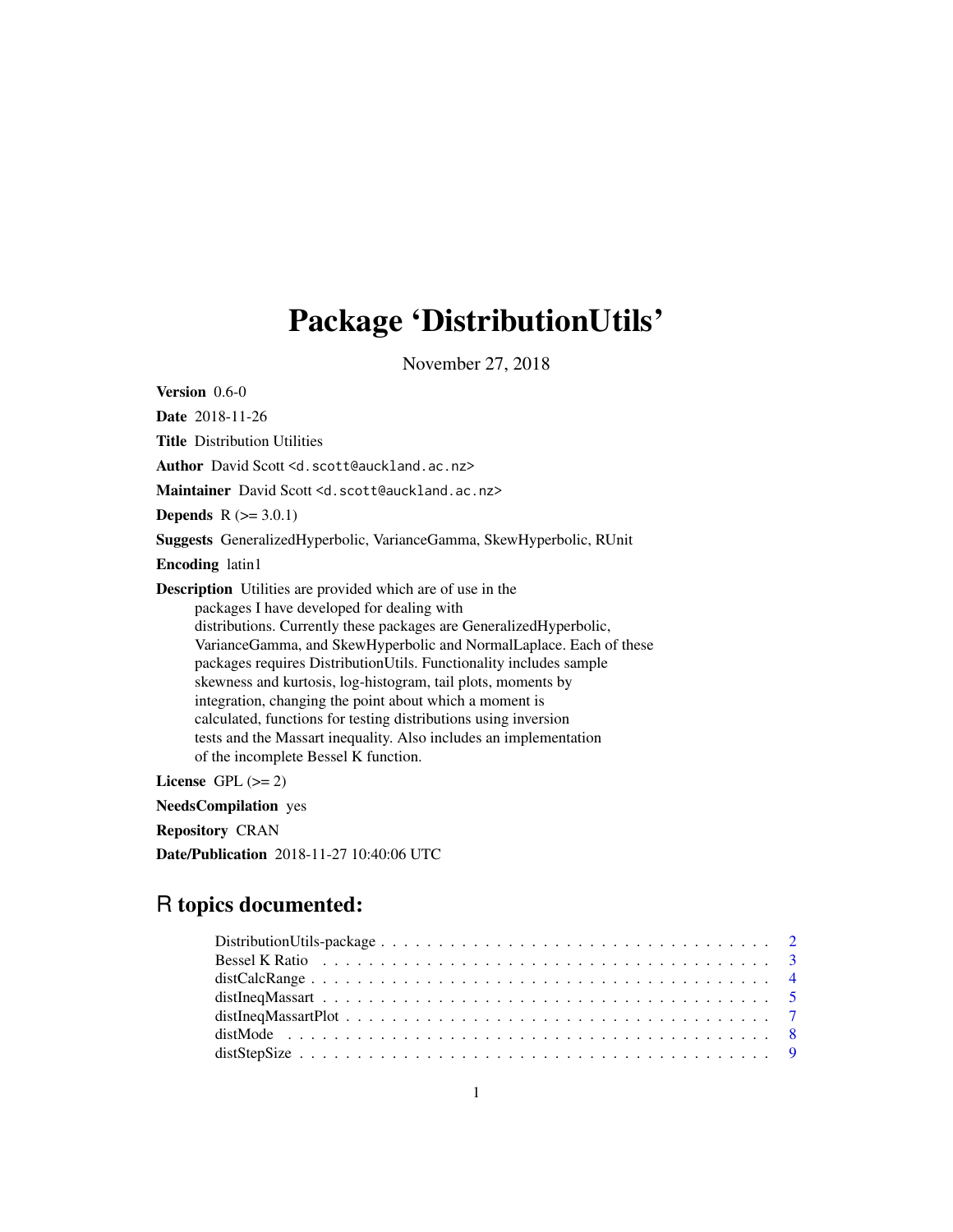<span id="page-1-0"></span>

| Index | 34 |
|-------|----|
|       |    |

DistributionUtils-package

*Utility functions useful for all distributions in packages following the standard approach developed in Scott, Wuertz and Dong.*

# Description

Functionality includes sample skewness and kurtosis, log-histogram, tail plots, moments by integration, changing the point about which a moment is calculated, functions for testing distributions using inversion tests and the Massart inequality. Also includes an implementation of the incomplete Bessel K function.

# Details

| Package:  | DistributionUtils |
|-----------|-------------------|
| Type:     | Package           |
| Version:  | $0.5 - 1$         |
| Date:     | 2012-01-05        |
| License:  | $GPL$ $(>=2)$     |
| LazyLoad: | yes               |

Contains functions which are useful for packages implementing distributions. Designed to work with my packages GeneralizedHyperbolic, VarianceGamma, SkewHyperbolic and Normal-Laplace.

# Author(s)

David Scott <d.scott@auckland.ac.nz>

Maintainer: David Scott <d.scott@auckland.ac.nz>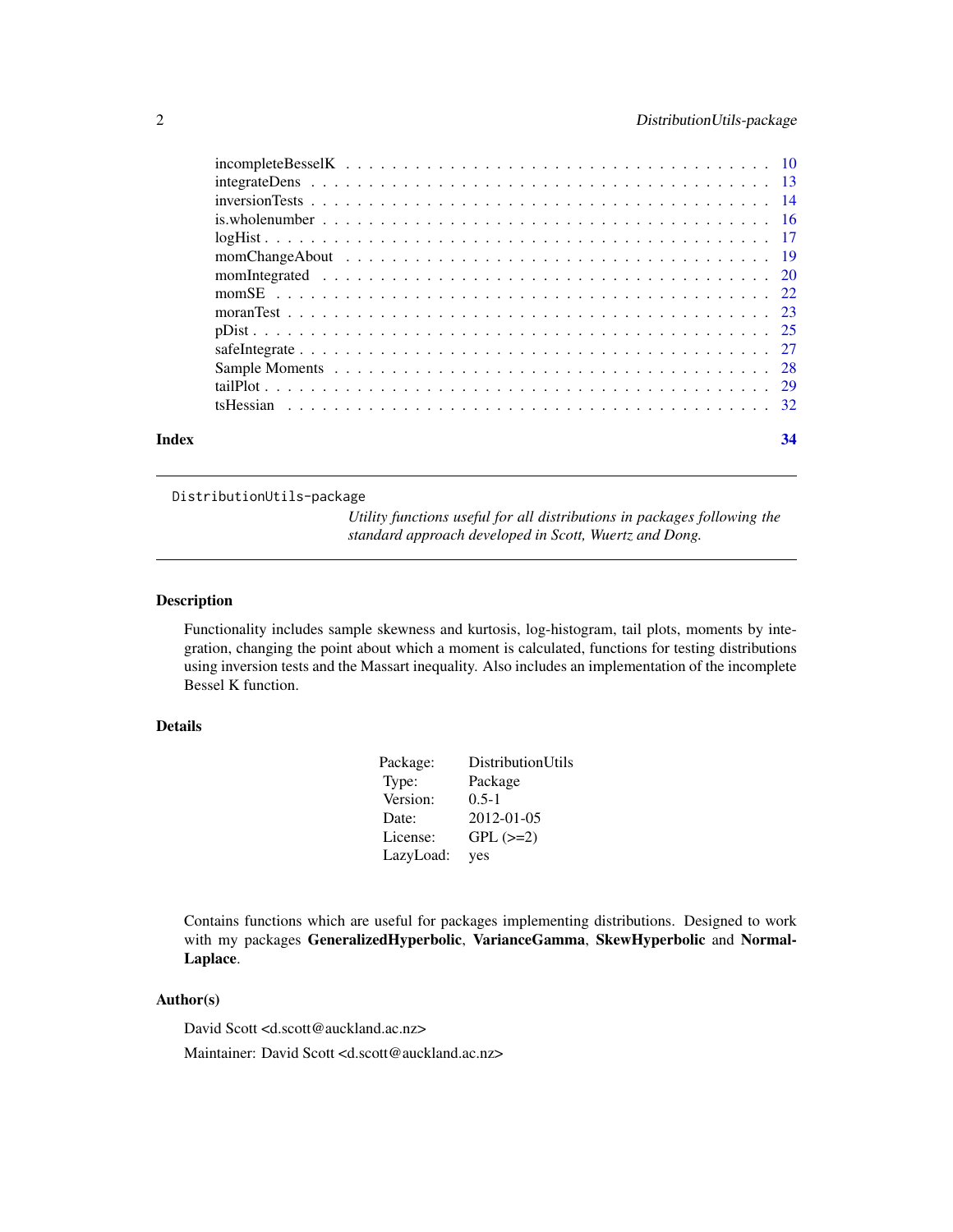# <span id="page-2-0"></span>Bessel K Ratio 3

# References

Scott, David J. and Würtz, Diethelm and Dong, Christine (2009) Software for Distributions in R. UseR: The R User Conference 2009 [https://www.r-project.org/conferences/useR-2009/](https://www.r-project.org/conferences/useR-2009/slides/Scott+Wuertz+Dong.pdf) [slides/Scott+Wuertz+Dong.pdf](https://www.r-project.org/conferences/useR-2009/slides/Scott+Wuertz+Dong.pdf)

#### See Also

[GeneralizedHyperbolicDistribution](#page-0-0)

Bessel K Ratio *Ratio of Bessel K Functions*

#### Description

Calculates the ratio of Bessel K functions of different orders, but the same value of the argument.

#### Usage

 $besselRatio(x, nu, orderDiff, useExpScaled = 700)$ 

#### Arguments

| $\mathsf{x}$ | Numeric, $> 0$ . Value at which the numerator and denominator Bessel functions<br>are evaluated.                                        |
|--------------|-----------------------------------------------------------------------------------------------------------------------------------------|
| nu           | Numeric. The order of the Bessel function in the denominator.                                                                           |
| orderDiff    | Numeric. The order of the numerator Bessel function minus the order of the<br>denominator Bessel function.                              |
| useExpScaled | Numeric, $\geq 0$ . The smallest value of x for which the ratio is calculated using<br>the exponentially-scaled Bessel function values. |

# Details

Uses the function [besselK](#page-0-0) to calculate the ratio of two modified Bessel function of the third kind whose orders are different. The calculation of Bessel functions will underflow if the value of  $x$  is greater than around 740. To avoid underflow the exponentially-scaled Bessel functions can be returned by [besselK](#page-0-0). The ratio is actually unaffected by exponential scaling since the scaling cancels across numerator and denominator.

The Bessel function ratio is useful in calculating moments of the generalized inverse Gaussian distribution, and hence also for the moments of the hyperbolic and generalized hyperbolic distributions.

#### Value

The ratio

$$
\frac{K_{\nu+k}(x)}{K_{\nu}(x)}
$$

of two modified Bessel functions of the third kind whose orders differ by  $k$ .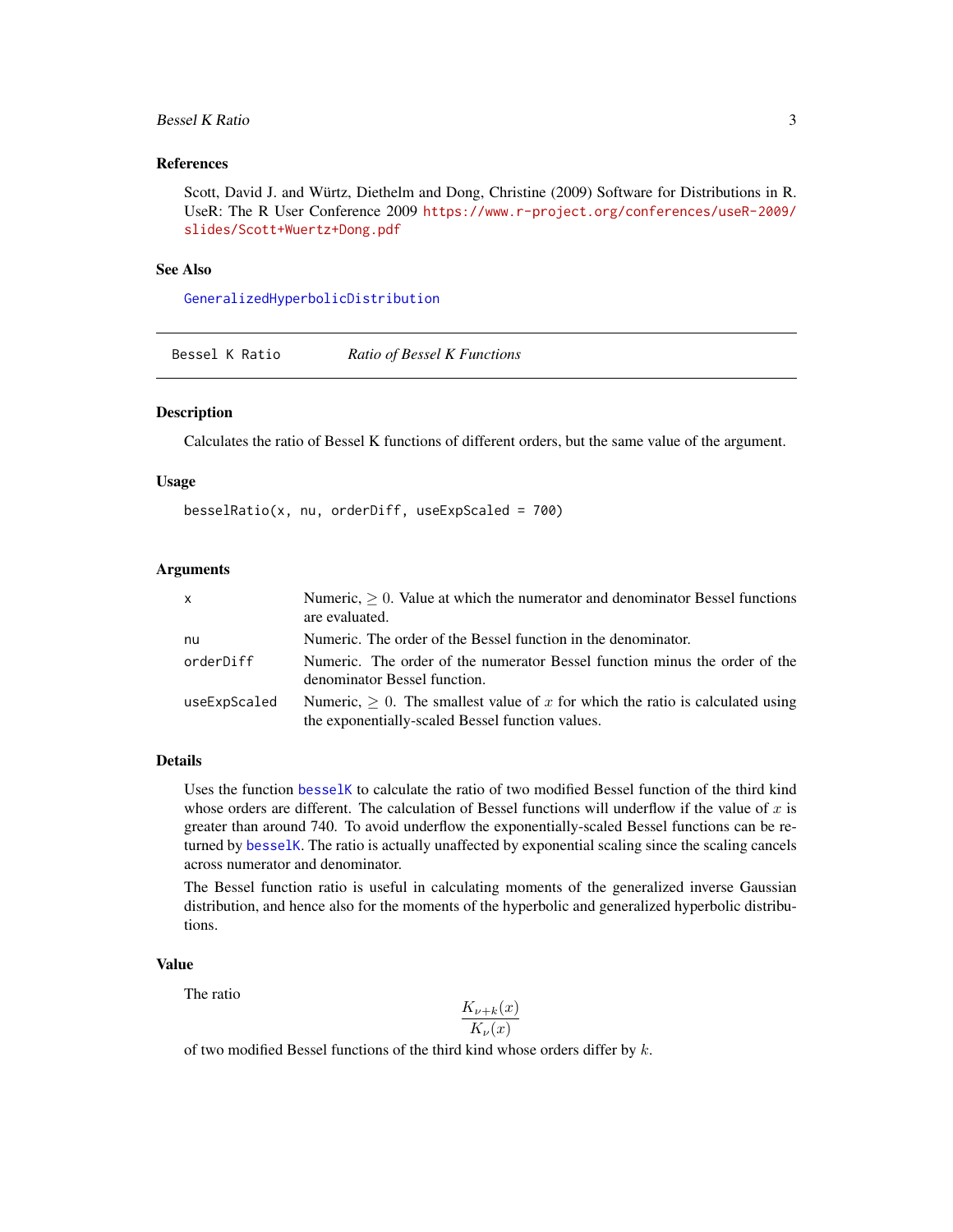#### <span id="page-3-0"></span>Author(s)

David Scott <d.scott@auckland.ac.nz>

# See Also

[besselK](#page-0-0), [gigMom](#page-0-0)

# Examples

```
nus <- c(0:5, 10, 20)
x \leftarrow \text{seq}(1, 4, \text{length.out} = 11)k < -3raw \leq matrix(nrow = length(nus), ncol = length(x))
scaled \leq matrix(nrow = length(nus), ncol = length(x))
compare \leq matrix(nrow = length(nus), ncol = length(x))
for (i in 1:length(nus)){
    for (j in 1:length(x)) {
        raw[i,j] <- besselRatio(x[j], nus[i],
                                  orderDiff = k)
        scaled[i,j] <- besselRatio(x[j], nus[i],
                                  orderDiff = k, useExpScaled = 1)
        compare[i,j] <- raw[i,j]/scaled[i,j]
    }
}
raw
scaled
compare
```

```
distCalcRange Range of a Unimodal Distribution
```
#### Description

Given the parameters of a unimodal distribution and the root of the density function name, this function determines the range outside of which the density function is negligible, to a specified tolerance.

# Usage

```
distCalcRange(densFn, param = NULL, tol = 10^(-5), ...)
```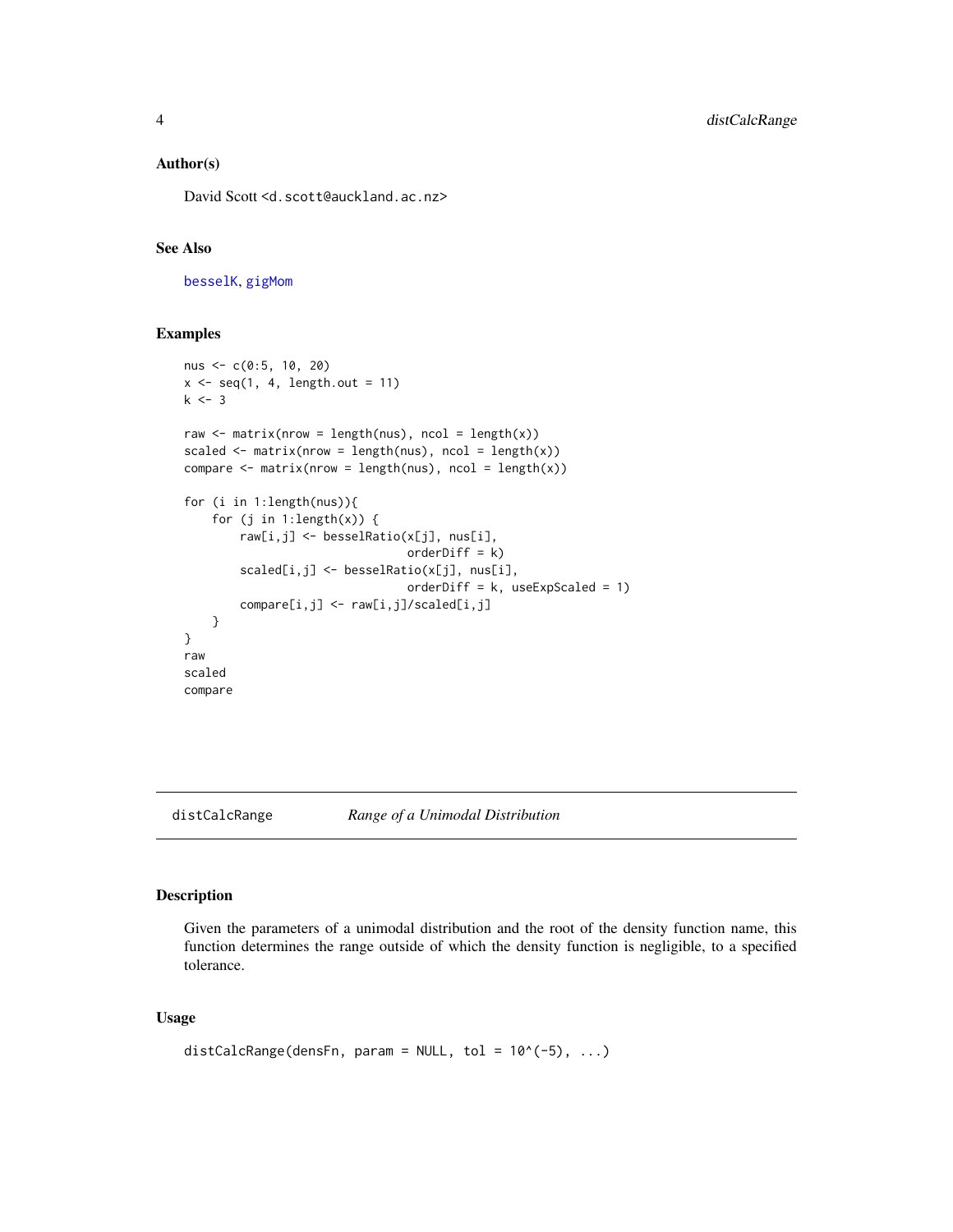# <span id="page-4-0"></span>distIneqMassart 5

#### Arguments

| densFn                  | Character. The name of the density function for which range calculation is re-<br>quired.                                                                                                                |
|-------------------------|----------------------------------------------------------------------------------------------------------------------------------------------------------------------------------------------------------|
| tol                     | Tolerance.                                                                                                                                                                                               |
| param                   | Numeric. A vector giving the parameter values for the distribution specified by<br>densFn. If no param values are specified, then the default parameter values of<br>each distribution are used instead. |
| $\cdot$ $\cdot$ $\cdot$ | Passes arguments to uniroot. In particular, the parameters of the distribution.                                                                                                                          |

# Details

The name of the unimodal density function must be supplied as the characters of the root for that density (e.g. norm, ghyp). The particular unimodal distribution being considered is specified by the values of the parameters or of the param vector.

The function gives a range, outside of which the density is less than the given tolerance. It is used in determining break points for the separate sections over which numerical integration is used to determine the distribution function. The points are found by using [uniroot](#page-0-0) on the density function.

#### Value

A two-component vector giving the lower and upper ends of the range.

#### Author(s)

David Scott <d.scott@auckland.ac.nz>, Joyce Li <xli053@aucklanduni.ac.nz>

# See Also

[qDist](#page-24-1)

# Examples

```
normRange \le distCalcRange("norm", tol = 10^(-7), mean = 4, sd = 1)
normRange
tRange \le distCalcRange("t", tol = 10^(-5), df = 4)
tRange
```
distIneqMassart *Massart Inequality for Distributions*

# Description

This function implements a test of the random number generator and distribution function based on an inequality due to Massart (1990).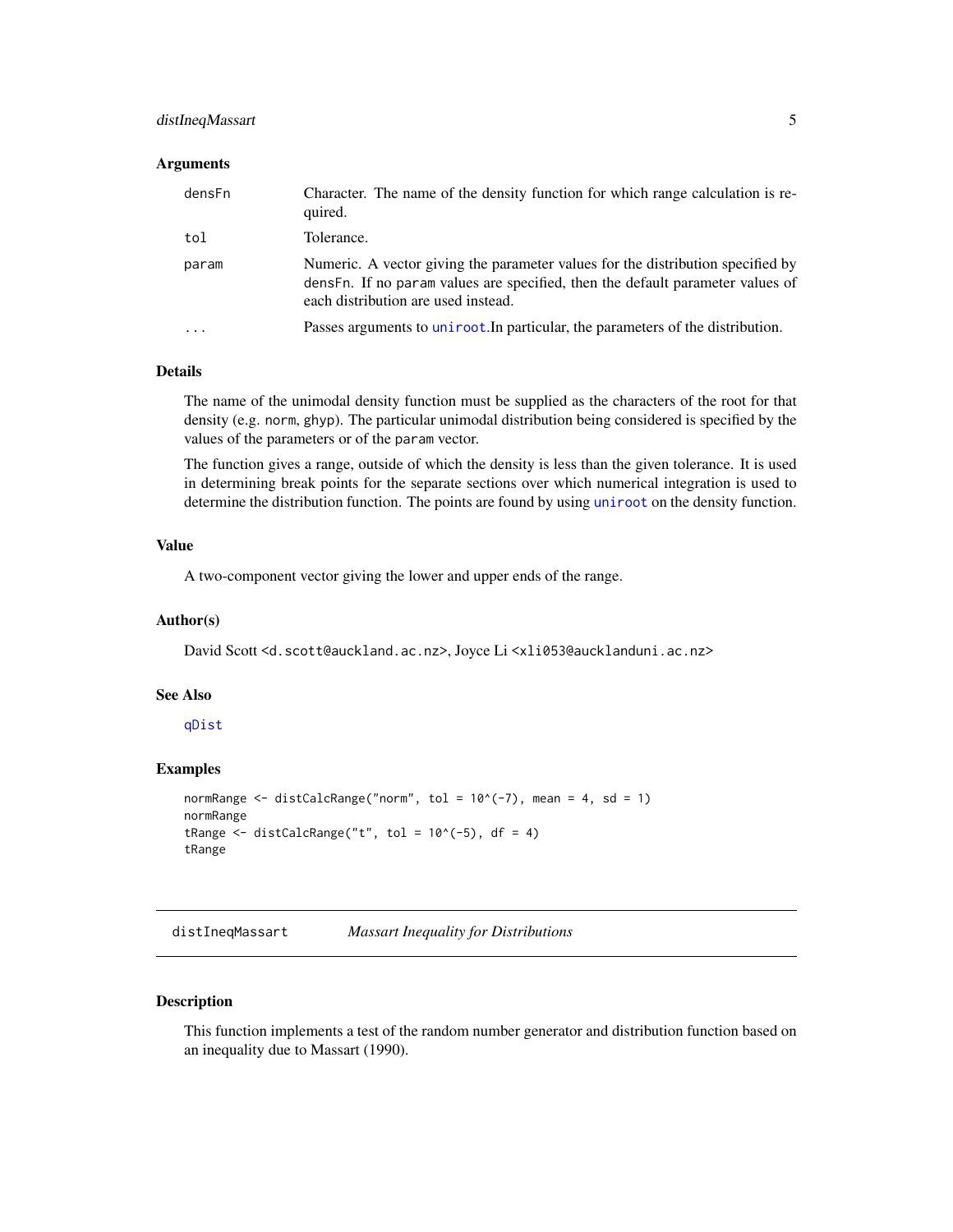#### Usage

```
distIneqMassart(densFn = "norm", n = 10000, probBound = 0.001, ...)
```
#### Arguments

| densFn    | Character. The root name of the distribution to be tested.                                                  |
|-----------|-------------------------------------------------------------------------------------------------------------|
| n         | Numeric. The size of the sample to be used.                                                                 |
| probBound | Numeric. The value of the bound on the right hand side of the Massart inequal-<br>ity. See <b>Details</b> . |
| $\cdots$  | Additional arguments to allow specification of the parameters of the distribution.                          |

# Details

Massart (1990) gave a version of the Dvoretsky-Kiefer-Wolfowitz inequality with the best possible constant:

$$
P\left(\sup_x|\hat{F}_n(x)-F(x)|>t\right)\leq 2\exp(-2nt^2)
$$

where  $\hat{F}_n$  is the empirical distribution function for a sample of n independent and identically distributed random variables with distribution function  $F$ . This inequality is true for all distribution functions, for all  $n$  and  $t$ .

This test is used in base R to check the standard distribution functions. The code may be found in the file p-r-random.tests.R in the tests directory.

#### Value

| sup       | Numeric. The supremum of the absolute difference between the empirical dis-<br>tribution and the true distribution function.                                   |
|-----------|----------------------------------------------------------------------------------------------------------------------------------------------------------------|
| probBound | Numeric. The value of the bound on the right hand side of the Massart inequal-<br>ity.                                                                         |
| t.        | Numeric. The lower bound which the supremum of the absolute difference be-<br>tween the empirical distribution and the true distribution function must exceed. |
| pVal      | Numeric. The probability that the absolute difference between the empirical<br>distribution and the true distribution function exceeds t.                      |
| check     | Logical. Indicates whether the inequality is satisfied or not.                                                                                                 |

# Author(s)

David Scott <d.scott@auckland.ac.nz>, Christine Yang Dong <c.dong@auckland.ac.nz>

# References

Massart P. (1990) The tight constant in the Dvoretsky-Kiefer-Wolfovitz inequality. *Ann. Probab.*, 18, 1269–1283.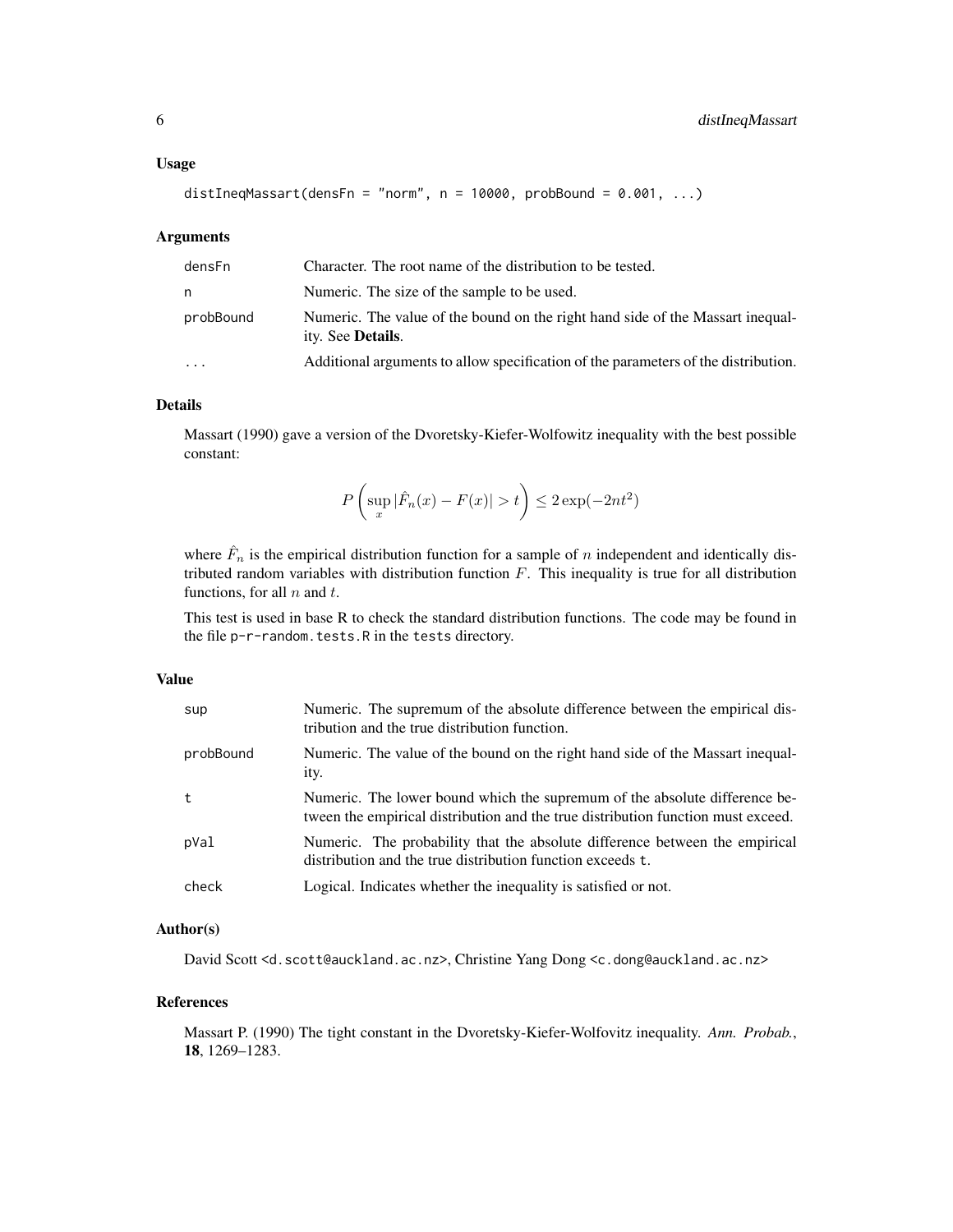# <span id="page-6-0"></span>distIneqMassartPlot 7

#### Examples

```
## Normal distribution is the default
distIneqMassart()
## Specify parameter values
distIneqMassart(mean = 1, sd = 2)
## Gamma distribution has no default value for shape
distIneqMassart("gamma", shape = 1)
```
distIneqMassartPlot *Massart Inequality Plot Function*

# Description

Creates a Massart inequality plot for testing the empirical distribution and distribution function based on an inequality due to Massart (1990).

#### Usage

```
distIneqMassartPlot(densFn = "norm", param = NULL,
                   nSamp = 50, n = 100, ...)
```
#### Arguments

| densFn   | Character. The root name of the distribution to be tested.                                                                                                                                                |
|----------|-----------------------------------------------------------------------------------------------------------------------------------------------------------------------------------------------------------|
| n        | Numeric. The size of the sample to be used.                                                                                                                                                               |
| nSamp    | Numeric. The number of samples used to approximate the LHS probability of<br>the inequality.                                                                                                              |
| param    | Numeric. A vector giving the parameter values for the distribution specified by<br>dens Fn. If no param values are specified, then the default parameter values of<br>each distribution are used instead. |
| $\cdots$ | Passes the parameters of the distribution other than specified by param.                                                                                                                                  |

#### Details

Massart (1990) gave a version of the Dvoretsky-Kiefer-Wolfowitz inequality with the best possible constant:

$$
P\left(\sup_x|\hat{F}_n(x)-F(x)|>t\right)\leq 2\exp(-2nt^2)
$$

where  $\hat{F}_n$  is the empirical distribution function for a sample of n independent and identically distributed random variables with distribution function  $F$ . This inequality is true for all distribution functions, for all  $n$  and  $t$ .

The red curve in the plot shows the LHS probabilities and the black curve gives the RHS bound. The red curve should lie below the black curve in order that the empirical distribution represents a sample from the theoretical distribution.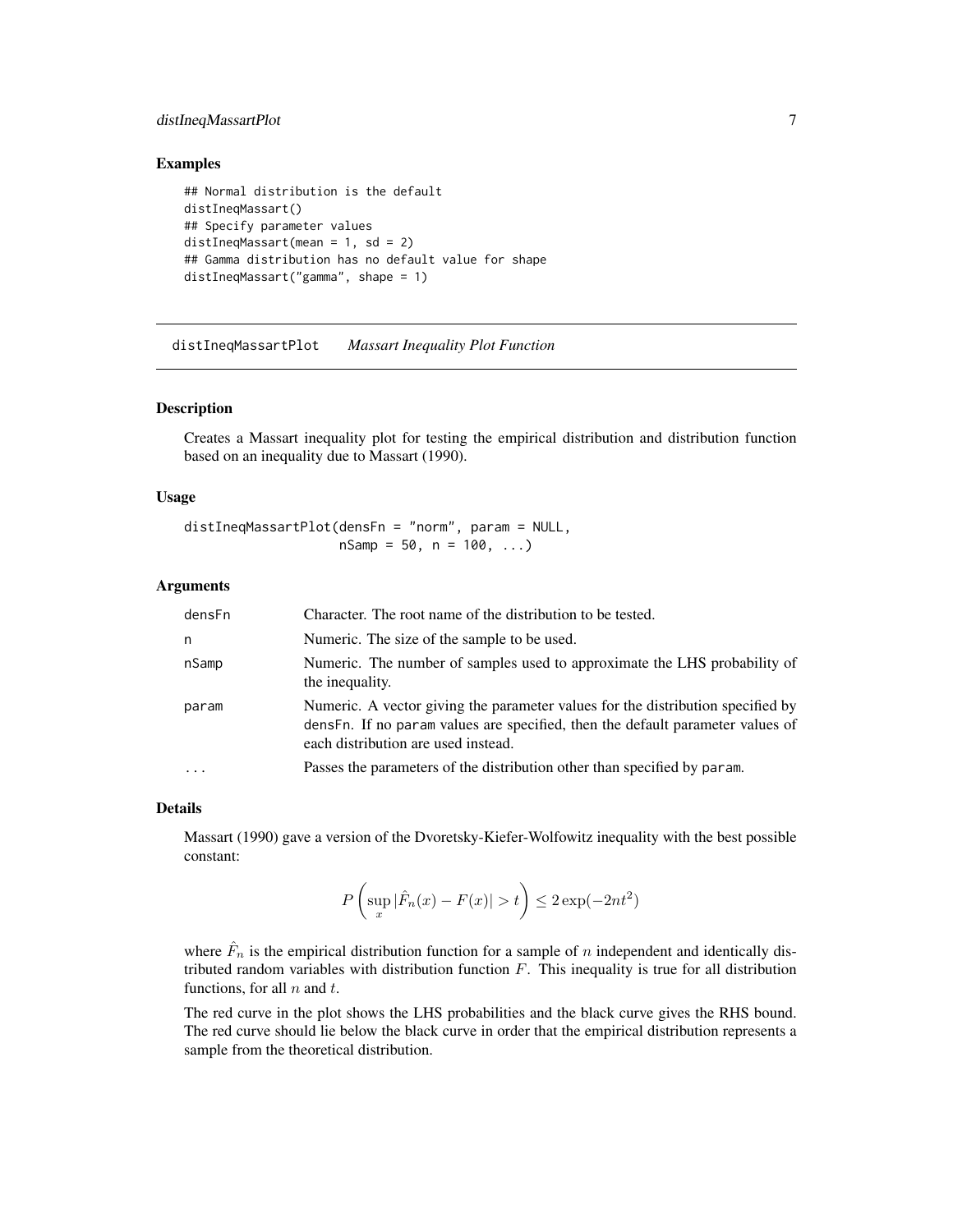### <span id="page-7-0"></span>Value

Returns NULL invisibly.

#### Author(s)

David Scott <d.scott@auckland.ac.nz>, Xinxing Li <xli053@aucklanduni.ac.nz>

# References

Massart P. (1990) The tight constant in the Dvoretsky-Kiefer-Wolfovitz inequality. *Ann. Probab.*, 18, 1269–1283.

#### Examples

```
## Not run:
### Not run because of timing requirements of CRAN
### The Massart Inequality plot for standard Normal Distribution
distIneqMassartPlot()
### The Massart Inequality plot for Gamma Distribution
distIneqMassartPlot("gamma", shape = 1)
## End(Not run)
```
<span id="page-7-1"></span>distMode *Mode of a Unimodal Distribution*

#### Description

Function to calculate the mode of a unimodal distribution which is specified by the root of the density function name and the corresponding parameters.

# Usage

```
distMode(densFn, param = NULL, ...)
```
# Arguments

| densFn  | Character. The name of the density function for which the mode is required.                                                                                                                               |
|---------|-----------------------------------------------------------------------------------------------------------------------------------------------------------------------------------------------------------|
| param   | Numeric. A vector giving the parameter values for the distribution specified by<br>dens Fn. If no param values are specified, then the default parameter values of<br>each distribution are used instead. |
| $\cdot$ | Passes arguments to optimize. In particular, the parameters of the distribution.                                                                                                                          |

# Details

The name of the unimodal density function must be supplied as the characters of the root for that density (e.g. norm, ghyp). The particular unimodal distribution being considered is specified by the value of the argument param, or for base R distributions by specification in the . . . arguments.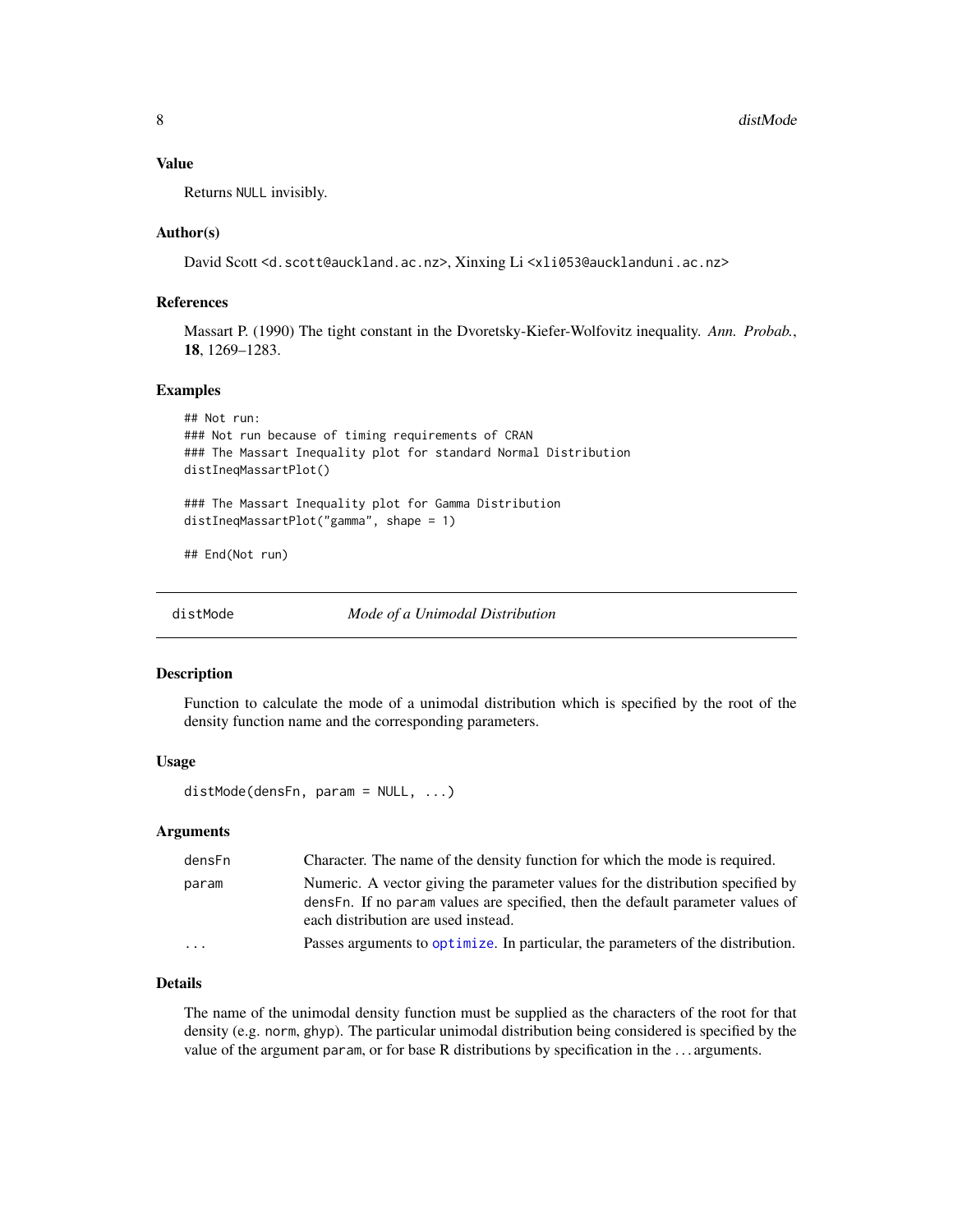# <span id="page-8-0"></span>distStepSize 9

# Value

The mode is found by a numerical optimization using [optimize](#page-0-0).

### Author(s)

David Scott <d.scott@auckland.ac.nz>, Joyce Li <xli053@aucklanduni.ac.nz>

# See Also

[distStepSize](#page-8-1), [qDist](#page-24-1).

#### Examples

```
normRange \le distCalcRange("norm", tol = 10^(-7), mean = 4, sd = 1)
curve(dnorm(x, mean = 4, sd = 1), normRange[1], normRange[2])abline(v = distMode("norm", mean = 4, sd = 1), col = "blue")
```
<span id="page-8-1"></span>

distStepSize *Step Size for Calculating the Range of a Unimodal Distribution*

# Description

Given the parameters of a unimodal distribution and the root of the density function name, this function determines the step size when calculating the range of the specified unimodal distribution. The parameterization used is the one for the corresponding density function calculation.

# Usage

```
distStepSize(densFn, dist,
             param = NULL, side = c("right", "left"), ...)
```
# Arguments

| densFn   | Character. The name of the density function for which the step size needs to be<br>calculated.                                                                                                           |
|----------|----------------------------------------------------------------------------------------------------------------------------------------------------------------------------------------------------------|
| dist     | Numeric. Current distance value, for skew hyperbolic distribution only                                                                                                                                   |
| param    | Numeric. A vector giving the parameter values for the distribution specified by<br>densFn. If no param values are specified, then the default parameter values of<br>each distribution are used instead. |
| side     | Character. "right" for a step to the right, "left" for a step to the right.                                                                                                                              |
| $\ddots$ | Passes arguments in particular the parameters of the distribution to random sam-<br>ple generation function.                                                                                             |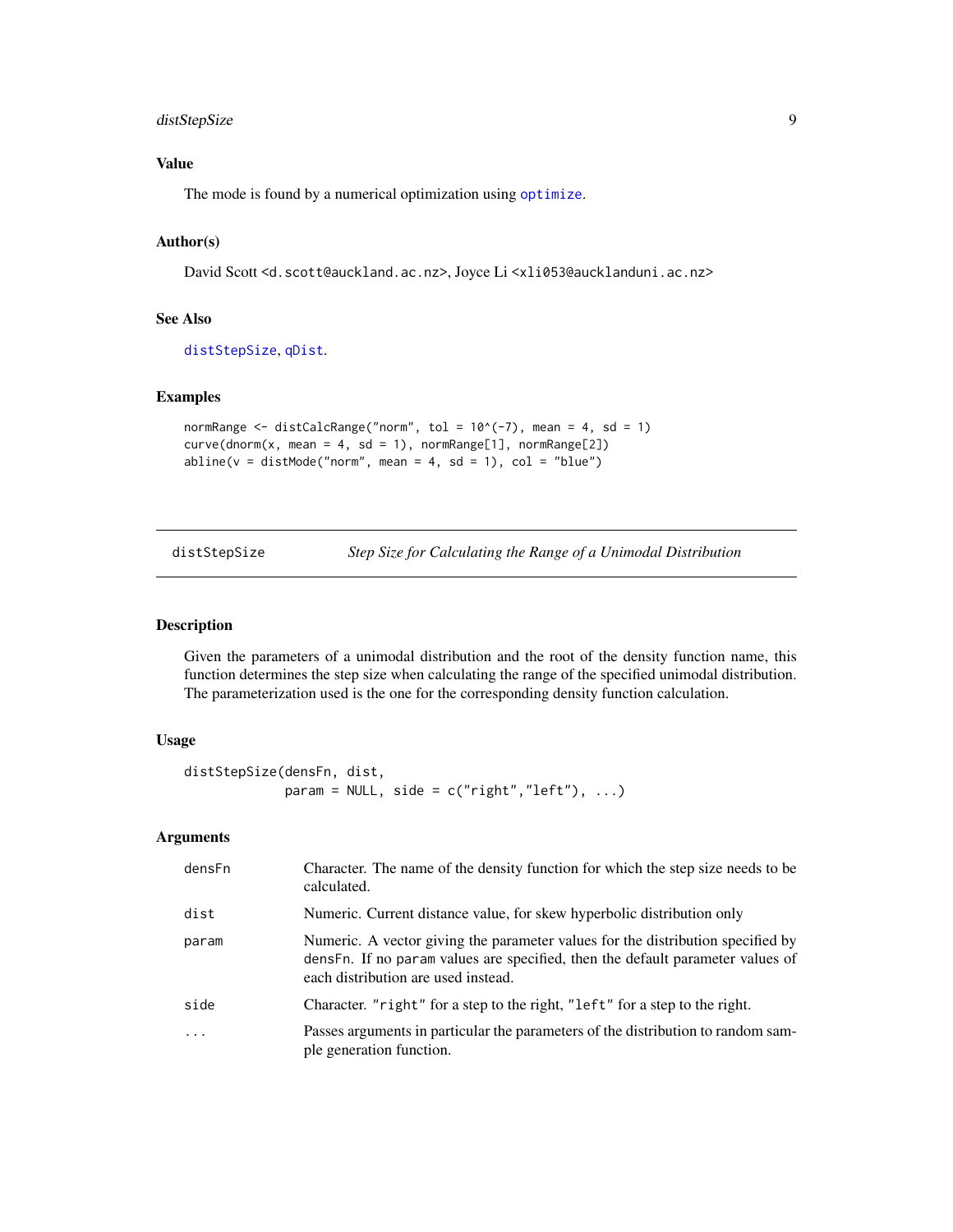# Details

This function is used for stepping to the right or the left to obtain an enclosing interval so uniroot can be used to search. The step size for the right tail is the absolute difference between the median and upper quantile and for the left tail is the absolute difference between the median and lower quantile. The skew hyperbolic distribution however needs a special step size. When the tail is declining exponentially the step is just a linear function of the current distance from the mode. If the tail is declining only as a power of  $x$ , an exponential step is used.

distStepSize is for internal use and is not expected to be called by users. It is documented here for completeness.

# Value

The size of the step.

# Author(s)

David Scott <d.scott@auckland.ac.nz>, Joyce Li <xli053@aucklanduni.ac.nz>

#### See Also

[distCalcRange](#page-3-1)

#### Examples

```
normRange \le distCalcRange("norm", tol = 10^(-7), mean = 4, sd = 1)
normRange
tRange \le distCalcRange("t", tol = 10^(-5), df = 4)
tRange
```
incompleteBesselK *The Incomplete Bessel K Function*

# **Description**

Calculates the incomplete Bessel K function using the algorithm and code provided by Slavinsky and Safouhi (2009).

#### Usage

 $incompleteBesselK(x, y, nu, tol = (.Machine$double.eps)^(0.85), nmax = 120)$  $incompleteBesselKR(x, y, nu, tol = (.Machine$double.eps)^(0.85), max = 120)$ SSFcoef(nmax, nu) combinatorial(nu) GDENOM(n, x, y, nu, An, nmax, Cnp) GNUM(n, x, y, nu, Am, An, nmax, Cnp, GM, GN)

<span id="page-9-0"></span>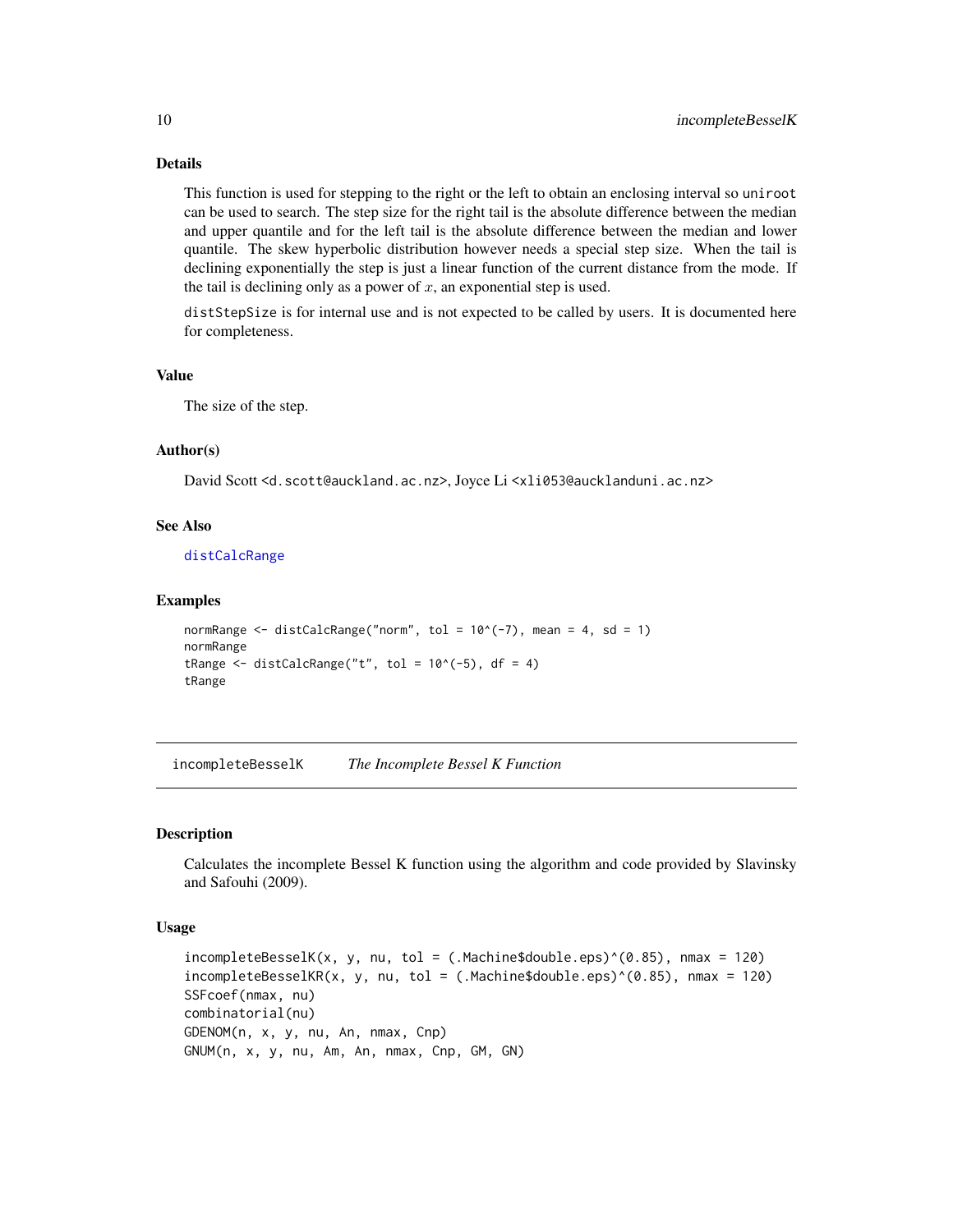#### **Arguments**

| $\mathsf{x}$ | Numeric. Value of the first argument of the incomplete Bessel K function.                                           |
|--------------|---------------------------------------------------------------------------------------------------------------------|
| У            | Numeric. Value of the second argument of the incomplete Bessel K function.                                          |
| nu           | Numeric. The order of the incomplete Bessel K function.                                                             |
| tol          | Numeric. The tolerance for the difference between successive approximations<br>of the incomplete Bessel K function. |
| nmax         | Integer. The maximum order allowed for the approximation of the incomplete<br>Bessel K function.                    |
| n            | Integer. Current order of the approximation. Not required to be specified by<br>users.                              |
| An           | Matrix of coefficients. Not required to be specified by users.                                                      |
| Am           | Matrix of coefficients. Not required to be specified by users.                                                      |
| Cnp          | Vector of elements of Pascal's triangle. Not required to be specified by users.                                     |
| GN           | Vector of denominators used for approximation. Not required to be specified by<br>users.                            |
| <b>GM</b>    | Vector of numerators used for approximation. Not required to be specified by<br>users.                              |

#### Details

The function incompleteBesselK implements the algorithm proposed by Slavinsky and Safouhi (2010) and uses code provided by them.

The incomplete Bessel K function is defined by

$$
K_{\nu}(x,y) = \int_1^{\infty} t^{-nu-1} \exp(-xt - y/t) dt
$$

see Slavinsky and Safouhi (2010), or Harris (2008).

incompleteBesselK calls a Fortran routine to carry out the calculations. incompleteBesselKR is a pure R version of the routine for computing the incomplete Bessel K function.

The functions SSFcoef, combinatorial, GDENOM, and GNUM are subroutines used in the function incompleteBesselKR. They are not expected to be called by the user and the user is not required to specify input values for these functions.

The approximation to the incomplete Bessel K function returned by incompleteBesselK is highly accurate. The default value of tol is about  $10\sqrt{-14}$  on a 32-bit computer. It appears that even higher accuracy is possible when  $x > y$ . Then the tolerance can be taken as . Machine \$double.eps and the number of correct figures essentially coincides with the number of figures representable in the machine being used.

incompleteBesselKR is very slow compared to the Fortran version and is only included for those who wish to see the algorithm in R rather than Fortran.

#### Value

incompleteBesselK and incompleteBesselKR both return an approximation to the incomplete Bessel K function as defined above.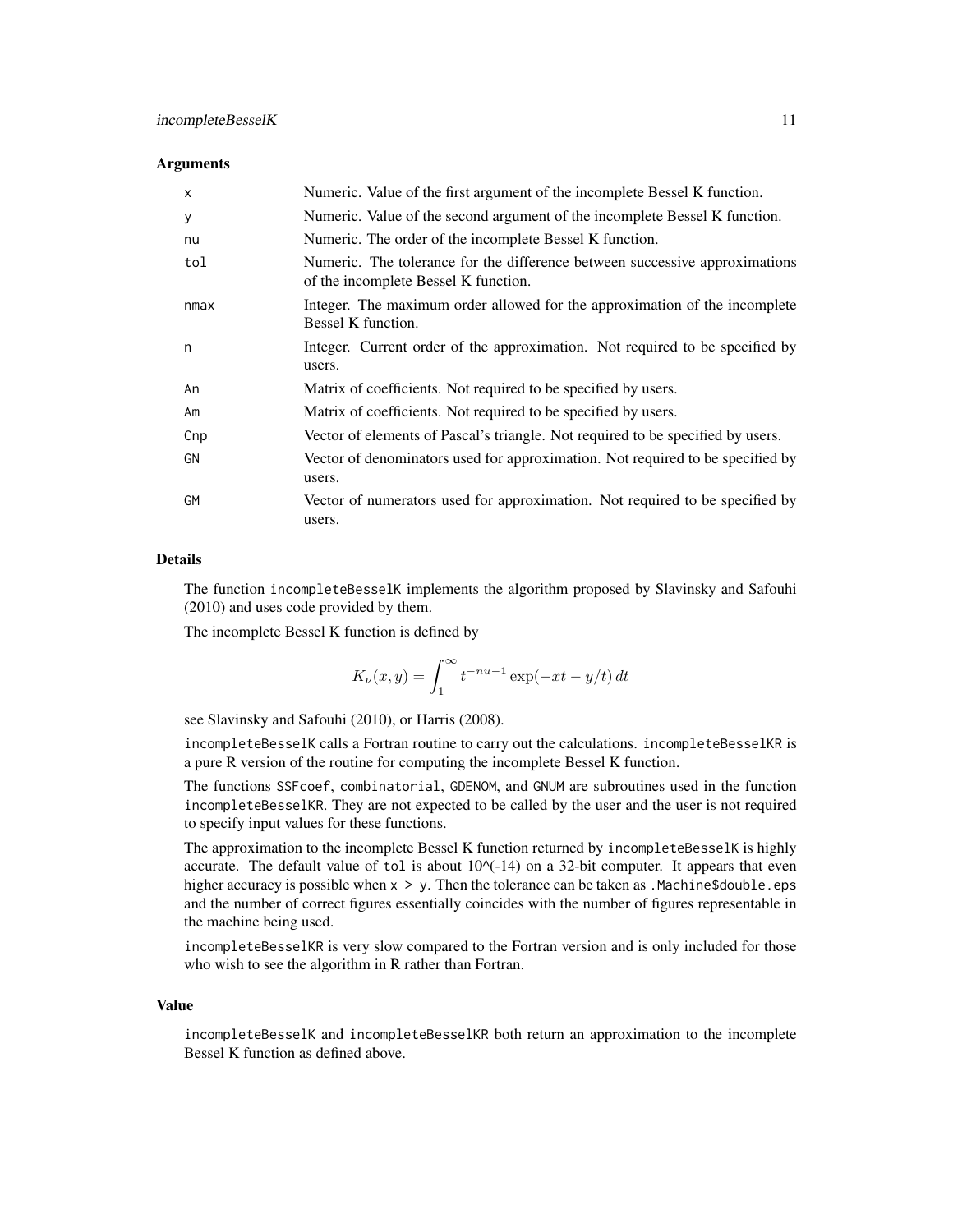<span id="page-11-0"></span>The problem of calculation of the incomplete Bessel K function is equivalent to the problem of calculation of the cumulative distribution function of the generalized inverse Gaussian distribution. See [Generalized Inverse Gaussian.](#page-0-0)

#### Author(s)

David Scott <d.scott@auckland.ac.nz>, Thomas Tran, Richard Slevinsky, Hassan Safouhi.

#### References

Harris, Frank E. (2008) Incomplete Bessel, generalized incomplete gamma, or leaky aquifer functions. *J. Comp. Appl. Math.*, 215, 260–269.

Slevinsky, Richard M., and Safouhi, Hassan (2009) New formulae for higher order derivatives and applications. *J. Comp. Appl. Math.* 233, 405–419.

Slevinsky, Richard M., and Safouhi, Hassan (2010) A recursive algorithm for the G transformation and accurate computation of incomplete Bessel functions. *Appl. Numer. Math.*, In press.

#### See Also

[besselK](#page-0-0)

#### Examples

```
### Harris (2008) gives accurate values (16 figures) for
### x = 0.01, y = 4, and nu = 0.9### nu = 0, Harris value is 2.22531 07612 66469
options(digits = 16)
incompleteBesselK(0.01, 4, 0)
### nu = 9, Harris value is 0.00324 67980 03149
incompleteBesselK(0.01, 4, 9)
```

```
### Other values given in Harris (2008)
### x = 4.95, y = 5.00, nu = 2incompleteBesselK(4.95, 5, 2) ## 0.00001 22499 87981
### x = 10, y = 2, nu = 6
### Slevinsky and Safouhi (2010) suggest Harris (2008) value
### is incorrect, give value 0.00000 04150 01064 21228
incompleteBesselK(10, 2, 6)
### x = 3.1, y = 2.6, nu = 5
incompleteBesselK(3.1, 2.6, 5) ## 0.00052 85043 25244
```

```
### Check values when x > y using numeric integration
(numIBF \leq sapply(0:9, incompleteBesselK, x = 4, y = 0.01))
```

```
besselFn \leq function(t, x, y, nu) {
  (t^*(-nu - 1))*exp(-x*t - y/t)}
```

```
(intIBF <- supply(0:9, integrate, f = besselfn, lower = 1, upper = Inf,
```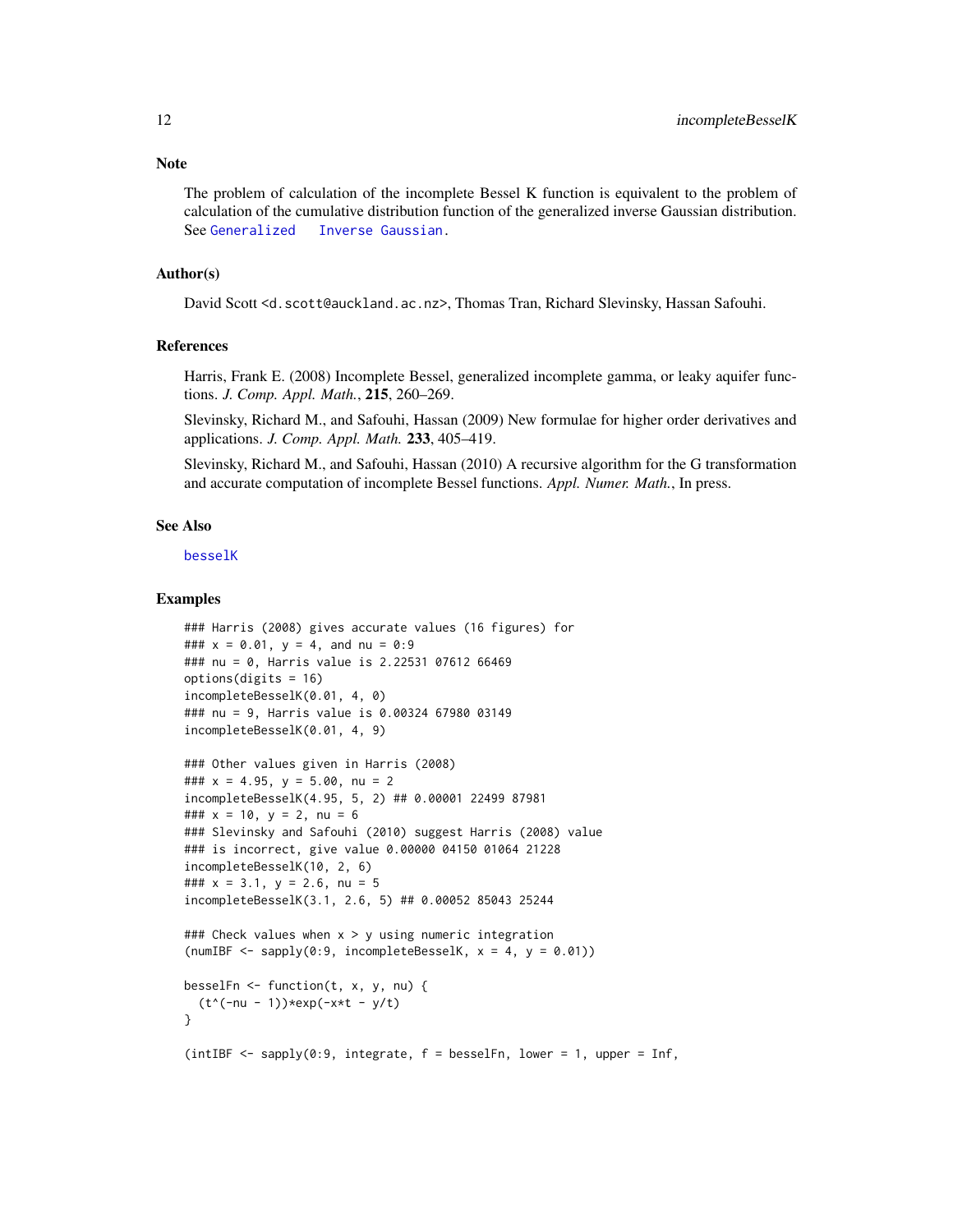# <span id="page-12-0"></span>integrateDens 13

```
x = 4, y = 0.01)intIBF <- as.numeric(intIBF[1, ])
numIBF - intIBF
max(abs(numIBF - intIBF)) ## 1.256649992398273e-11
options(digits = 7)
```
integrateDens *Integrates a Density Function*

# Description

Given a density function specified by the root of the density function name, returns the integral over a specified range, usually the whole real line. Used for checking that the integral over the whole real line is 1.

# Usage

```
integrateDens(densFn = "norm", lower = -Inf, upper = Inf,
              subdivisions = 100, ...)
```
#### **Arguments**

| densFn       | Character. The name of the density function to be integrated.                                         |
|--------------|-------------------------------------------------------------------------------------------------------|
| lower        | Numeric. The lower limit of the integration. Defaulty is $-I$ nf.                                     |
| upper        | Numeric. The upper limit of the integration. Defaulty is Inf.                                         |
| subdivisions | Numeric. The number of subdivisions to be passed to integrate.                                        |
| $\ddotsc$    | Additional arguments to be passed to integrate. In particular, the parameters<br>of the distribution. |

# Details

The name of the density function to be integrated must be supplied as the characters of the root for that density (e.g. norm, gamma). The density function specified is integrated numerically over the range specified via a call to [integrate](#page-0-0). The parameters of the distribution can be specified, otherwise the default parameters will be used.

#### Value

A list of class integrate with components:

| value        | The final estimate of the integral.                             |
|--------------|-----------------------------------------------------------------|
| abs.error    | Estimate of the modulus of the absolute error.                  |
| subdivisions | The number of subintervals produced in the subdivision process. |
| message      | OK or a character string giving the error message.              |
| call         | The matched call to the integrate function.                     |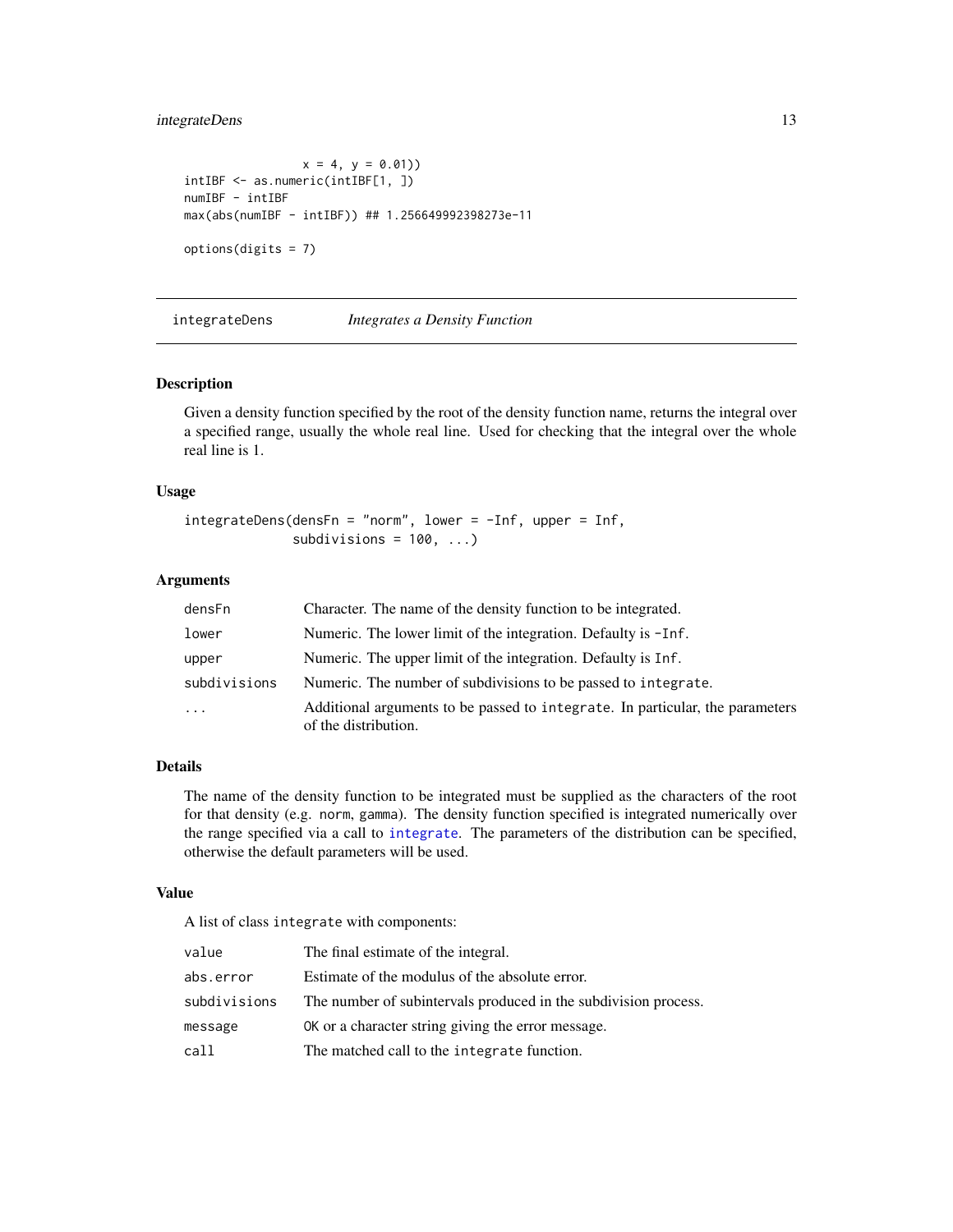#### <span id="page-13-0"></span>Author(s)

David Scott <d.scott@auckland.ac.nz>

#### See Also

[momIntegrated](#page-19-1)

# Examples

```
integrateDens("norm", mean = 1, sd = 1)integrateDens("t", df = 4)
integrateDens("exp", rate = 2)
integrateDens("weibull", shape = 1)
```
inversionTests *Inversion Tests for Distributions*

# Description

Functions to check performance of distribution and quantile functions. Applying the distribution function followed by the quantile function to a set of numbers should reproduce the original set of numbers. Likewise applying the quantile function followed by the distribution function to numbers in the range (0,1) should produce the original numbers.

# Usage

```
inversionTestpq(densFn = "norm", n = 10,
                intTol = .Machine$double.eps^0.25,
                uniTol = intTol, x = NULL, method = "spline", ...)
inversionTestqp(densFn = "norm",
                qs = c(0.001, 0.01, 0.025, 0.05, 0.1, 0.2, 0.4, 0.5,
                       0.6, 0.8, 0.9, 0.95, 0.975, 0.99, 0.999),
                uniTol = .Machine$double.eps^0.25,
                intTol = uniTol, method = "splitne", ...)
```
# Arguments

| densFn       | Character. The root name of the distribution to be tested.                                                                          |
|--------------|-------------------------------------------------------------------------------------------------------------------------------------|
| qs           | Numeric. Set of quantiles to which quantile function then distribution function<br>will be applied. See <b>Details</b> .            |
| n            | Numeric. Number of values to be sampled from the distribution. See <b>Details</b> .                                                 |
| $\mathsf{x}$ | Numeric. Values at which the distribution function is to be evaluated. If NULL<br>values are drawn at random from the distribution. |
| intTol       | Value of rel. tol and hence abs. tol in calls to integrate. See integrate.                                                          |
| uniTol       | Value of tol in calls to uniroot. See uniroot.                                                                                      |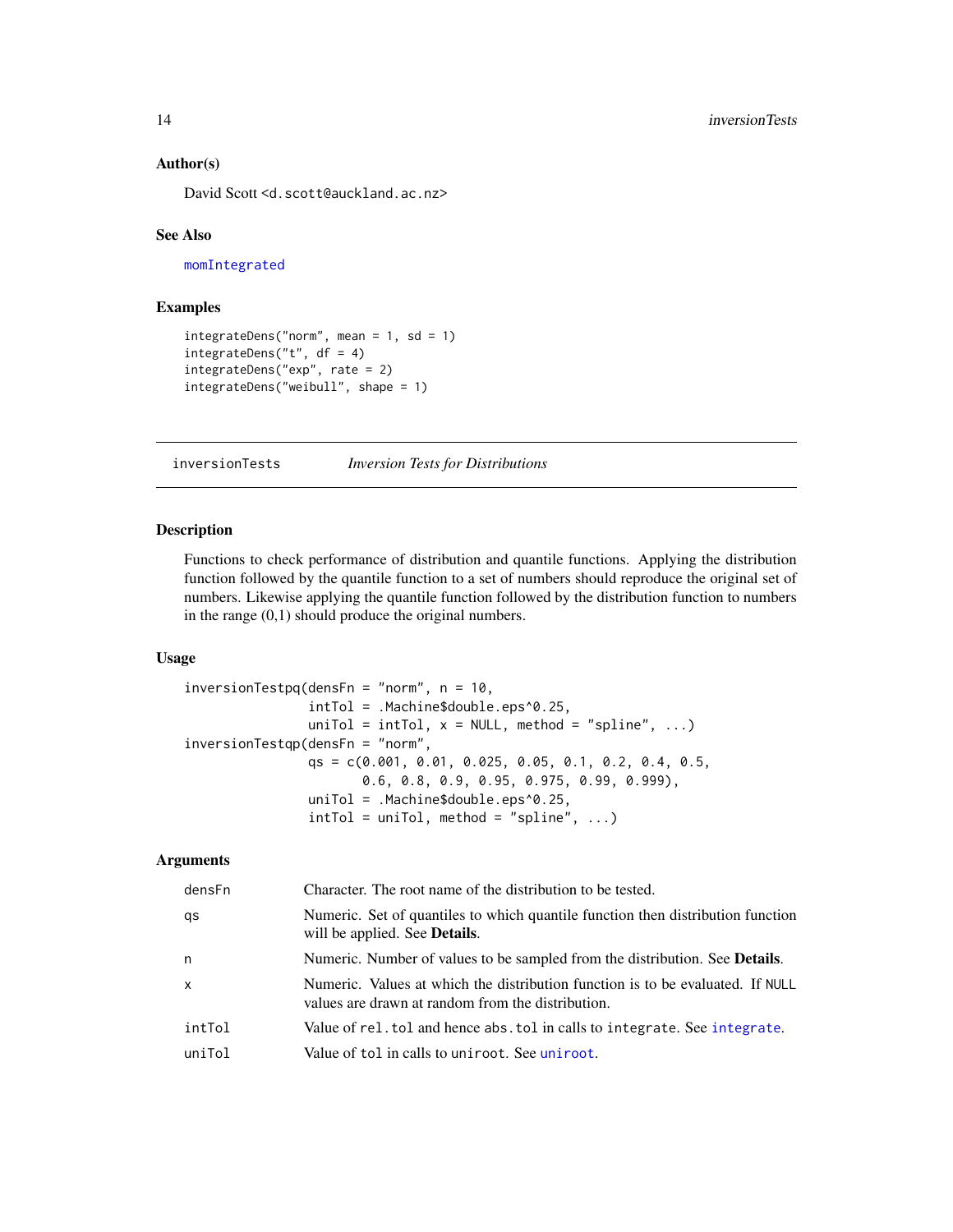# inversionTests 15

| method                  | Character. If "spline" quantiles are found from a spline approximation to the      |
|-------------------------|------------------------------------------------------------------------------------|
|                         | distribution function. If "integrate", the distribution function used is always    |
|                         | obtained by integration.                                                           |
| $\cdot$ $\cdot$ $\cdot$ | Additional arguments to allow specification of the parameters of the distribution. |

# Details

inversionTestpq takes a sample from the specified distribution of size  $n$  then applies the distribution function, followed by the quantile function. inversionTestqp applies the quantile function, followed by the distribution function to the set of quantiles specified by qs.

In both cases the starting and ending values should be the same.

These tests are used in base R to check the standard distribution functions. The code may be found in the file d-p-q-r.tests.R in the tests directory.

# Value

inversionTestpq returns a list with components:

| qpx                                                                                        | Numeric. The result of applying the distribution function ('p' function) then the<br>quantile function ( $q$ function) to the randomly generated set of x values. |  |
|--------------------------------------------------------------------------------------------|-------------------------------------------------------------------------------------------------------------------------------------------------------------------|--|
| X                                                                                          | Numeric. The set of x values generated by the 'r' function.                                                                                                       |  |
| diffs                                                                                      | Numeric. The differences qpx minus x.                                                                                                                             |  |
| n                                                                                          | Numeric. Number of values sampled from the distribution.                                                                                                          |  |
| inversion Test approximate intervalse intervalse intervalse intervalsed in the components: |                                                                                                                                                                   |  |
| pqqs                                                                                       | Numeric. The result of applying the quantile function $(q^r)$ function) then the<br>distribution function ('p' function) to the quantiles qs.                     |  |
| qs                                                                                         | Numeric. The set of quantiles.                                                                                                                                    |  |

diffs Numeric. The differences pqqs minus qs.

### Author(s)

David Scott <d.scott@auckland.ac.nz>, Christine Yang Dong <c.dong@auckland.ac.nz>

# Examples

```
## Default distribution is normal
inversionTestpq()
inversionTestqp()
## Supply parameters
inversionTestpq(mean = 1, sd = 2)
inversionTestqp(mean = 1, sd = 2)## Gamma distribution, must specify shape
inversionTestpq("gamma", shape = 1)
inversionTestqp("gamma", shape = 1)
```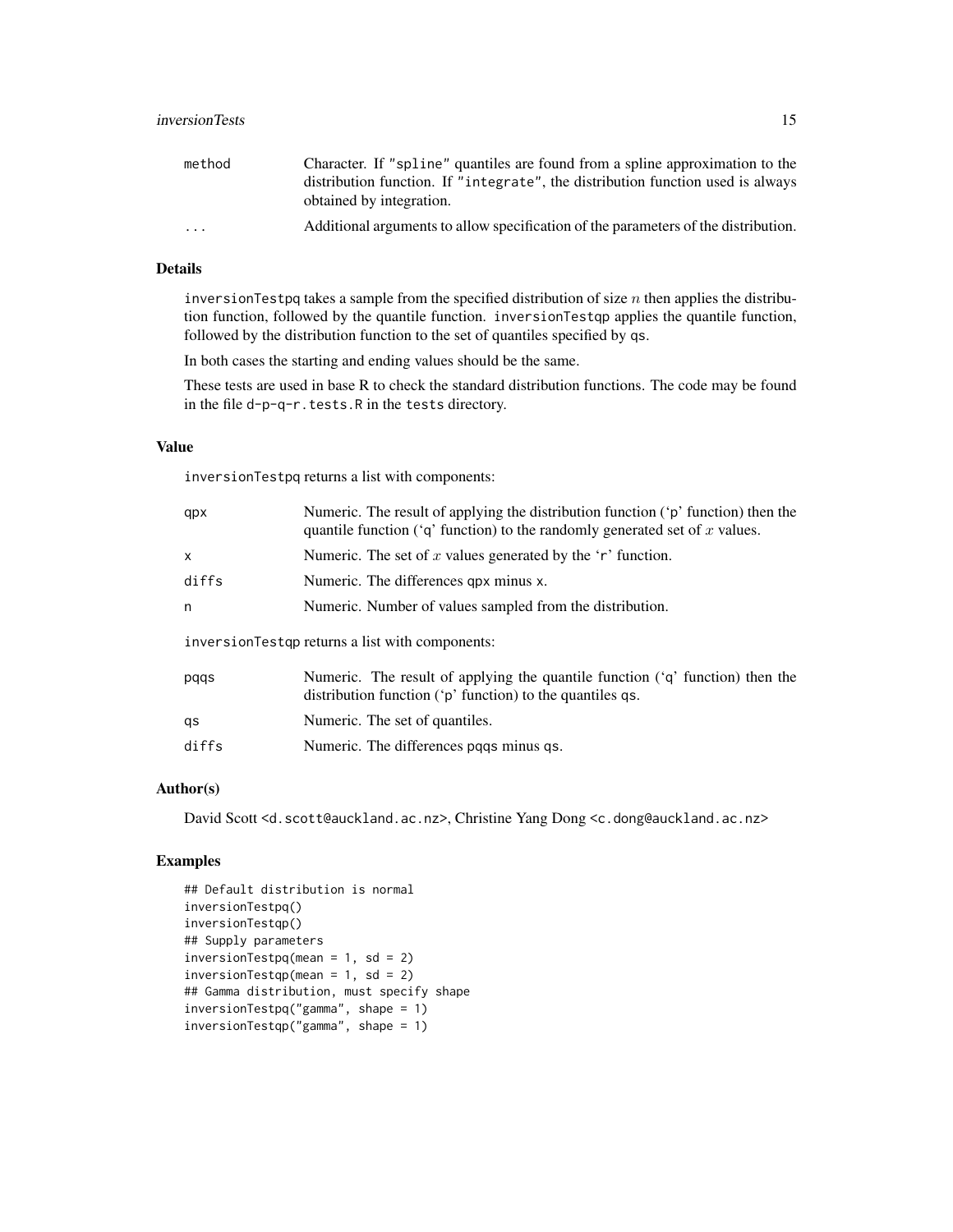<span id="page-15-0"></span>

#### **Description**

Checks whether an object is numeric and if so, are all the elements whole numbers, to a given tolerance.

#### Usage

```
is.wholenumber(x, tolerance = .Machine$double.eps^0.5)
```
#### Arguments

|           | The object to be tested.                                                                        |
|-----------|-------------------------------------------------------------------------------------------------|
| tolerance | Numeric $> 0$ . Absolute differences greater than tolerance are treated as real<br>differences. |

#### Details

The object x is first tested to see if it is numeric. If not the function returns 'FALSE'. Then if all the elements of x are whole numbers to within the tolerance given by tolerance the function returns 'TRUE'. If not it returns 'FALSE'.

# Value

Either 'TRUE' or 'FALSE' depending on the result of the test.

# Author(s)

David Scott <d.scott@auckland.ac.nz>.

# References

Based on a post by Tony Plate <tplate@acm.org> on R-help.

#### Examples

```
is.wholenumber(-3:5) # TRUE
is. who lenumber(c(0, 0.1, 1.3, 5)) # FALSE
is.wholenumber(-3:5 + .Machine$double.eps) # TRUE
is.wholenumber(-3:5 + .Machine$double.eps^0.5) # FALSE
is.wholenumber(c(2L,3L)) # TRUE
is.wholenumber(c("2L","3L")) # FALSE
is. who lenumber(0i \land (-3:3)) # FALSE
is.wholenumber(matrix(1:6, nrow = 3)) \# TRUE
is.wholenumber(list(-1:3,2:6)) # FALSE
is.numeric(list(-1:3,2:6)) # FALSE
is.wholenumber(unlist(list(-1:3,2:6))) # TRUE
```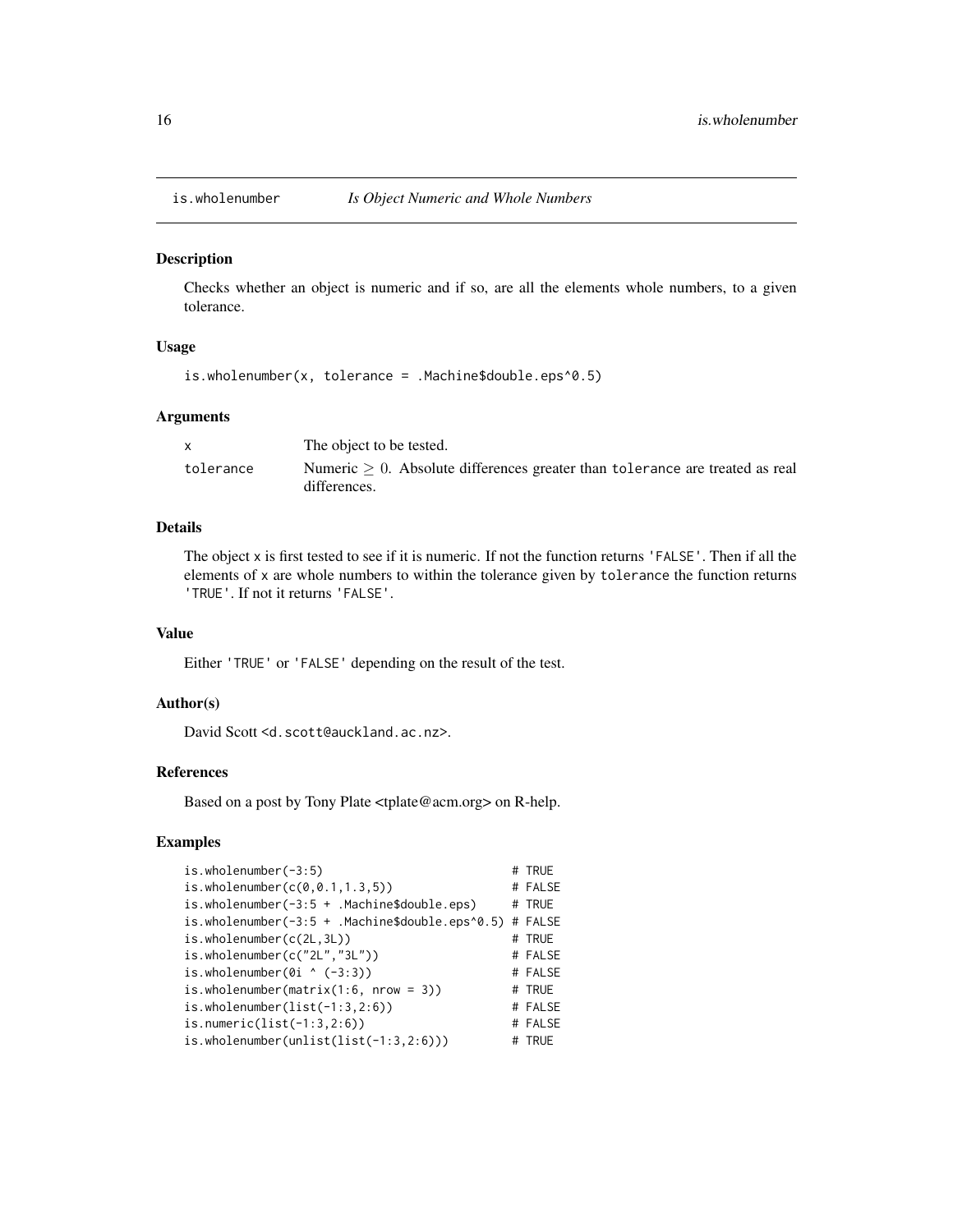<span id="page-16-0"></span>

### Description

Plots a log-histogram, as in for example Feiller, Flenley and Olbricht (1992).

The intended use of the log-histogram is to examine the fit of a particular density to a set of data, as an alternative to a histogram with a density curve. For this reason, only the log-density histogram is implemented, and it is not possible to obtain a log-frequency histogram.

The log-histogram can be plotted with histogram-like dashed vertical bars, or as points marking the tops of the log-histogram bars, or with both bars and points.

#### Usage

```
logHist(x, breaks = "Sturges",
       include.lowest = TRUE, right = TRUE,
       main = paste("Log-Histogram of", xName),
       xlim = range(breaks), ylim = NULL, xlab = xName,
       ylab = "Log-density", nclass = NULL, htype = "b", ...)
```
### Arguments

| X                | A vector of values for which the log-histogram is desired.                                                                                   |
|------------------|----------------------------------------------------------------------------------------------------------------------------------------------|
| breaks           | One of:                                                                                                                                      |
|                  | • a vector giving the breakpoints between log-histogram cells;                                                                               |
|                  | • a single number giving the number of cells for the log-histogram;                                                                          |
|                  | • a character string naming an algorithm to compute the number of cells (see<br>Details);                                                    |
|                  | • a function to compute the number of cells.                                                                                                 |
|                  | In the last three cases the number is a suggestion only.                                                                                     |
|                  | include. lowest Logical. If TRUE, an 'x[i]' equal to the 'breaks' value will be included in the first<br>(or last, for $right =$ FALSE) bar. |
| right            | Logical. If TRUE, the log-histograms cells are right-closed (left open) intervals.                                                           |
| main, xlab, ylab |                                                                                                                                              |
|                  | These arguments to title have useful defaults here.                                                                                          |
| xlim             | Sensible default for the range of x values.                                                                                                  |
| ylim             | Calculated by logHist, see <b>Details</b> .                                                                                                  |
| nclass           | Numeric (integer). For compatibility with hist only, nclass is equivalent to                                                                 |
|                  | breaks for a scalar or character argument.                                                                                                   |
| htype            | Type of histogram. Possible types are:                                                                                                       |
|                  | • '"h"' for a *h*istogram only;                                                                                                              |
|                  | • "p" for *p*oints marking the top of the histogram bars only;<br>$\bullet$ "b" for *b*oth.                                                  |
| $\cdots$         | Further graphical parameters for calls to plot and points.                                                                                   |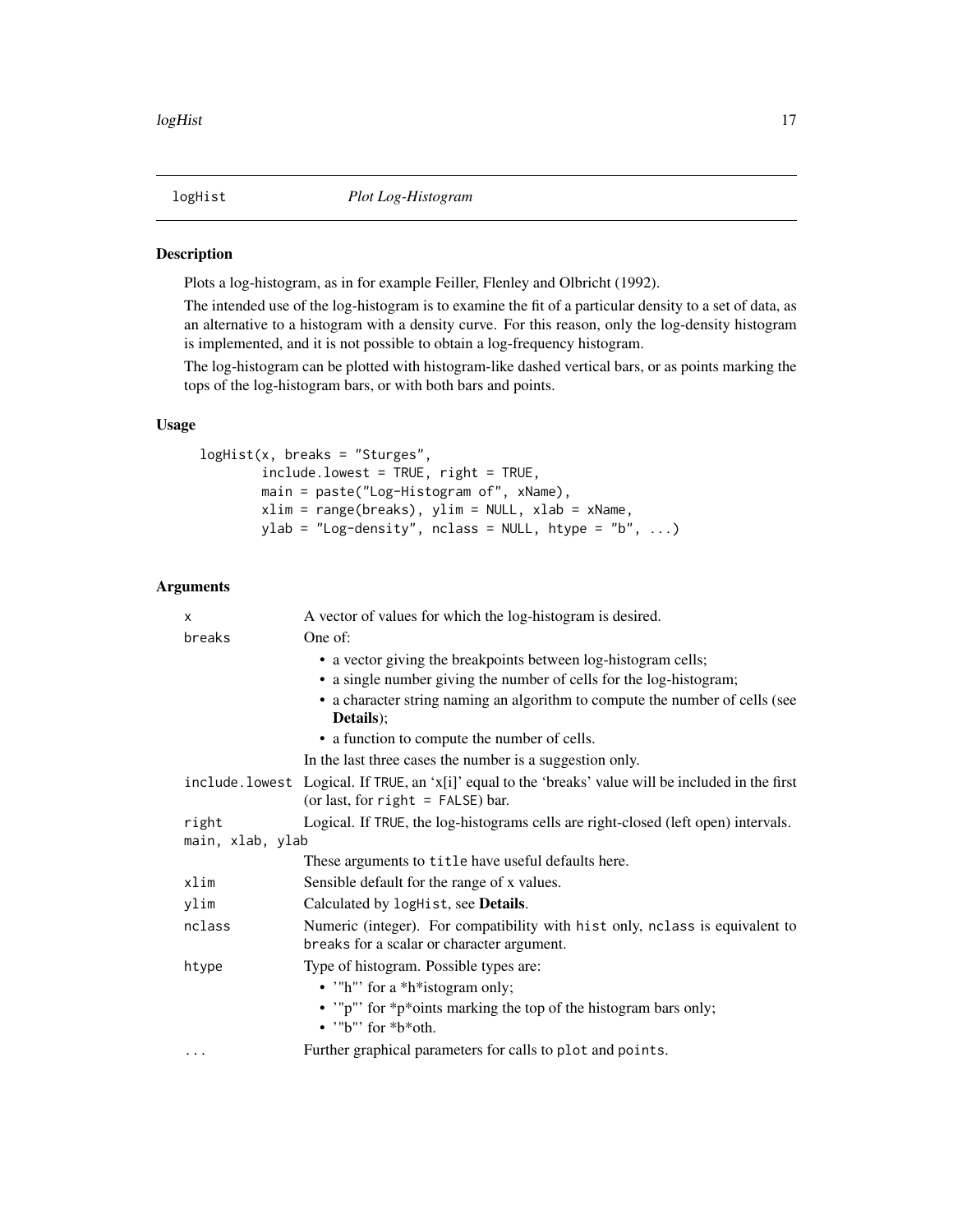# <span id="page-17-0"></span>Details

Uses [hist.default](#page-0-0) to determine the cells or classes and calculate counts.

To calculate ylim the following procedure is used. The upper end of the range is given by the maximum value of the log-density, plus 25% of the absolute value of the maximum. The lower end of the range is given by the smallest (finite) value of the log-density, less 25% of the difference between the largest and smallest (finite) values of the log-density.

A log-histogram in the form used by Feiller, Flenley and Olbricht (1992) is plotted. See also Barndorff-Nielsen (1977) for use of log-histograms.

# Value

Returns a list with components:

| breaks     | The $n + 1$ cell boundaries (= breaks if that was a vector).                                                                                                                                                |
|------------|-------------------------------------------------------------------------------------------------------------------------------------------------------------------------------------------------------------|
| counts     | <i>n</i> integers; for each cell, the number of $x[\ ]$ inside.                                                                                                                                             |
| logDensity | Log of $\hat{f}(x_i)$ , which are estimated density values.                                                                                                                                                 |
|            | If all $\text{diff}(\text{breaks}) = 1$ , estimated density values are the relative frequen-<br>cies counts/n and in general satisfy $\sum_i \hat{f}(x_i)(b_{i+1} - b_i) = 1$ , where $b_i =$<br>breaks[i]. |
| mids       | The <i>n</i> cell midpoints.                                                                                                                                                                                |
| xName      | A character string with the actual x argument name.                                                                                                                                                         |
| heights    | The location of the tops of the vertical segments used in drawing the log-histogram.                                                                                                                        |
| ylim       | The value of ylim calculated by logHist.                                                                                                                                                                    |

# Author(s)

David Scott <d.scott@auckland.ac.nz>, Richard Trendall, Thomas Tran

#### References

Barndorff-Nielsen, O. (1977) Exponentially decreasing distributions for the logarithm of particle size, *Proc. Roy. Soc. Lond.*, A353, 401–419.

Barndorff-Nielsen, O. and Blæsild, P (1983). Hyperbolic distributions. In *Encyclopedia of Statistical Sciences*, eds., Johnson, N. L., Kotz, S. and Read, C. B., Vol. 3, pp. 700–707. New York: Wiley.

Fieller, N. J., Flenley, E. C. and Olbricht, W. (1992) Statistics of particle size data. *Appl. Statist.*, 41, 127–146.

### See Also

[hist](#page-0-0)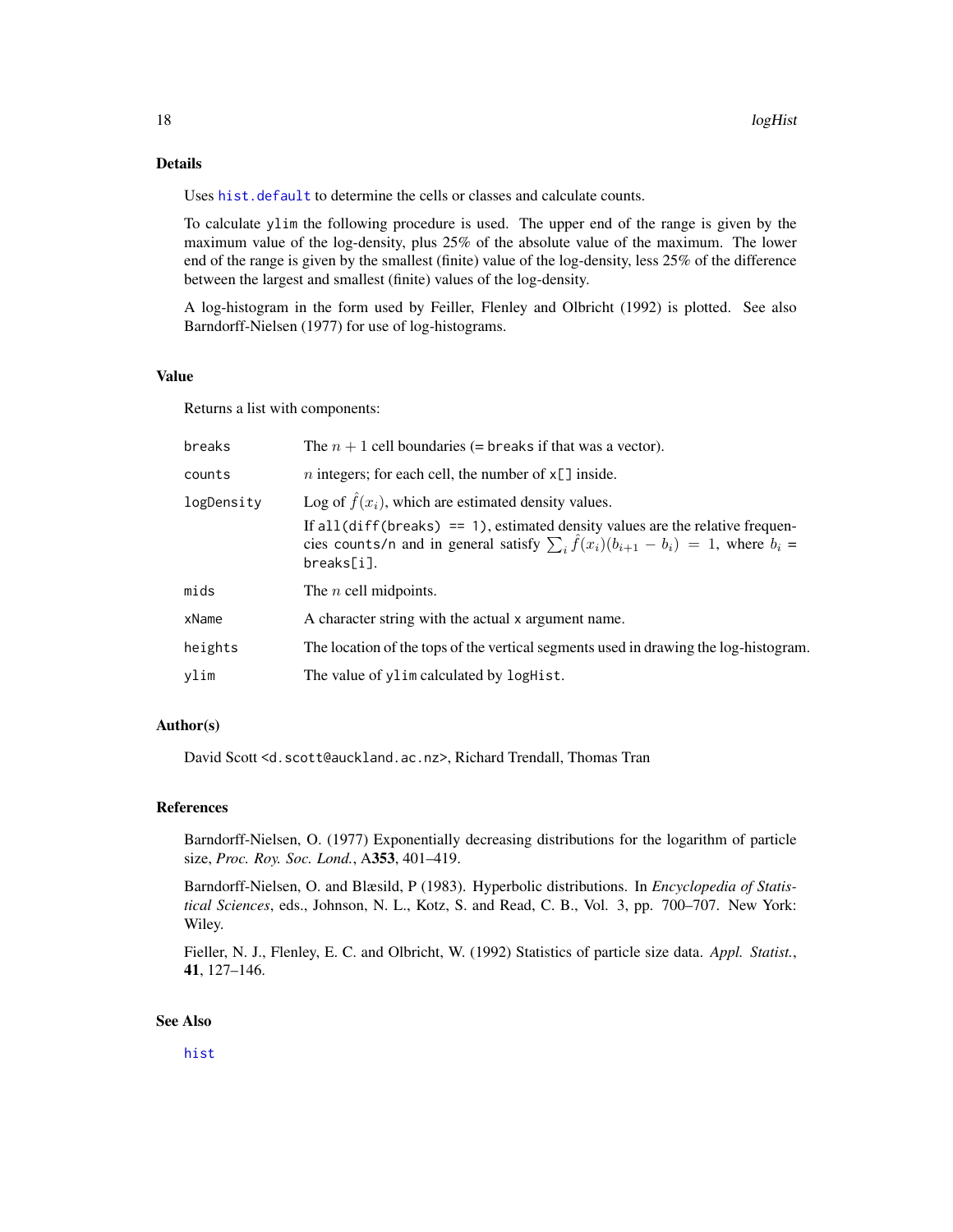# <span id="page-18-0"></span>momChangeAbout 19

#### Examples

```
x < - rnorm(200)
hist(x)
### default
logHist(x)
### log histogram only
logHist(x, htype = "h")### points only, some options
logHist(x, htype = "p", pch = 20, cex = 2, col = "steelblue")
```
<span id="page-18-1"></span>

momChangeAbout *Obtain Moments About a New Location*

#### Description

Using the moments up to a given order about one location, this function either returns the moments up to that given order about a new location as a vector or it returns a moment of a specific order defined by users (order  $\leq$  maximum order of the given moments) about a new location as a single number. A generalization of using raw moments to obtain a central moment or using central moments to obtain a raw moment.

#### Usage

```
momChangeAbout(order = "all", oldMom, oldAbout, newAbout)
```
#### Arguments

| order    | One of:                                                                             |
|----------|-------------------------------------------------------------------------------------|
|          | • the character string "all", the default;                                          |
|          | • a positive integer less than the maximum order of old Mom.                        |
| oldMom   | Numeric. Moments of orders $1, 2, \ldots$ , about the point old About.              |
| oldAbout | Numeric. The point about which the moments oldMom have been calculated.             |
| newAbout | Numeric. The point about which the desired moment or moments are to be<br>obtained. |

#### Details

Suppose  $m_k$  denotes the k-th moment of a random variable X about a point a, and  $m_k^*$  denotes the k-th moment about b. Then  $m_k^*$  may be determined from the moments  $m_1, m_2, \ldots, m_k$  according to the formula

$$
m_k^* = \sum_{i=0}^k (a-b)^i m^{k-i}
$$

This is the formula implemented by the function momChangeAbout. It is a generalization of the wellknown formulae used to change raw moments to central moments or to change central moments to raw moments. See for example Kendall and Stuart (1989), Chapter 3.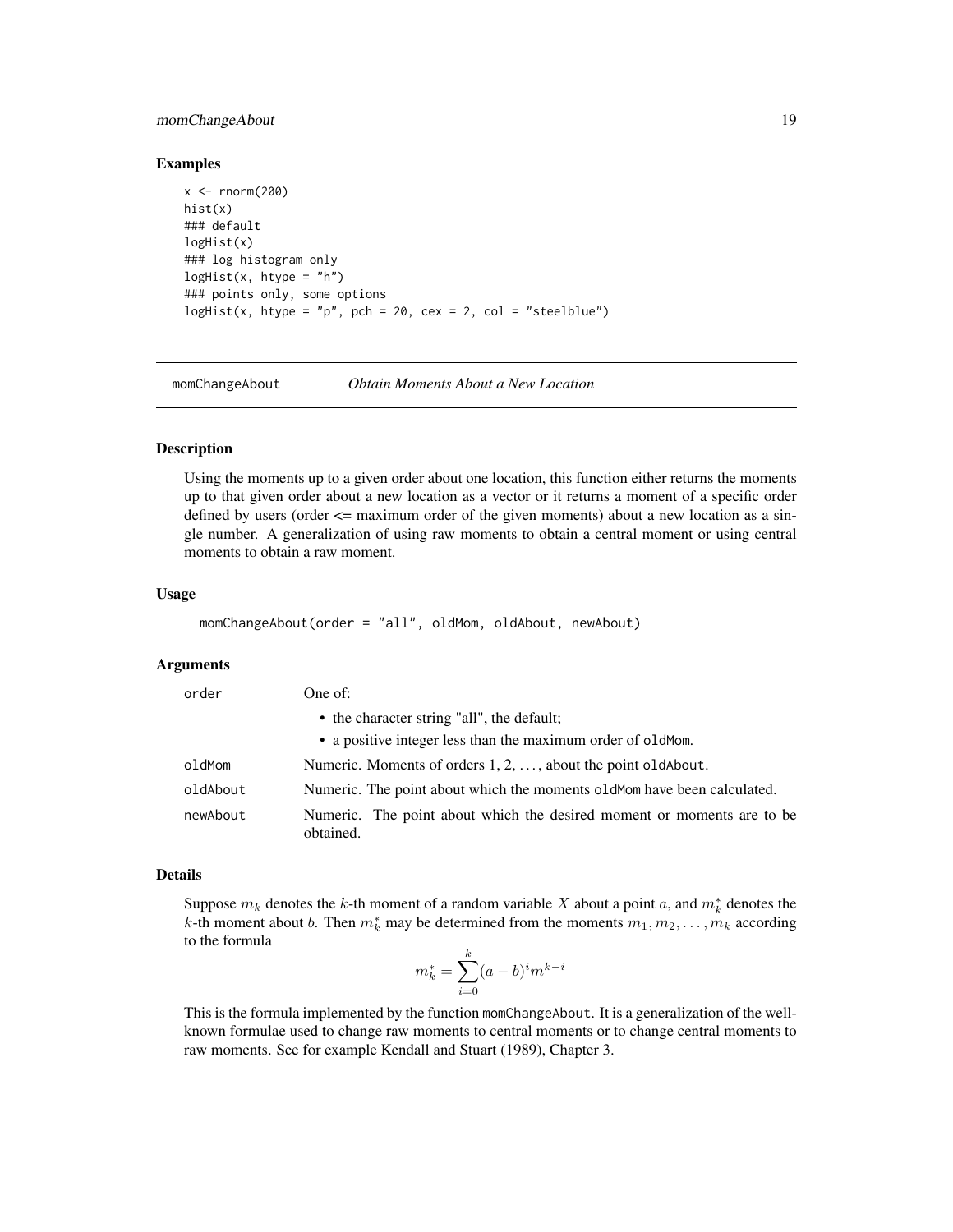<span id="page-19-0"></span>The moment of order order about the location newAbout when order is specified. The vector of moments about the location newAbout from first order up to the maximum order of the oldMom when order takes the value "all" or is not specified.

#### Author(s)

David Scott <d.scott@auckland.ac.nz>, Christine Yang Dong <c.dong@auckland.ac.nz>

# References

Kendall, M. G. and Stuart, A. (1969). *The Advanced Theory of Statistics, Volume 1, 3rd Edition*. London: Charles Griffin & Company.

#### Examples

```
### Gamma distribution
k < -4shape <-2old <- 0
new < - 1sampSize <- 1000000
### Calculate 1st to 4th raw moments
m \leftarrow numeric(k)
for (i in 1:k){
   m[i] <- gamma(shape + i)/gamma(shape)
}
m
### Calculate 4th moment about new
momChangeAbout(k, m, old, new)
### Calculate 3rd about new
momChangeAbout(3, m, old, new)
### Calculate 1st to 4th moments about new
momChangeAbout(oldMom = m, oldAbout = old, newAbout = new)
momChangeAbout(order = "all", m, old, new)
### Approximate kth moment about new using sampling
x <- rgamma(sampSize, shape)
mean((x - new)^{k})
```
<span id="page-19-1"></span>momIntegrated *Moments Using Integration*

### Description

Calculates moments and absolute moments about a given location for any given distribution.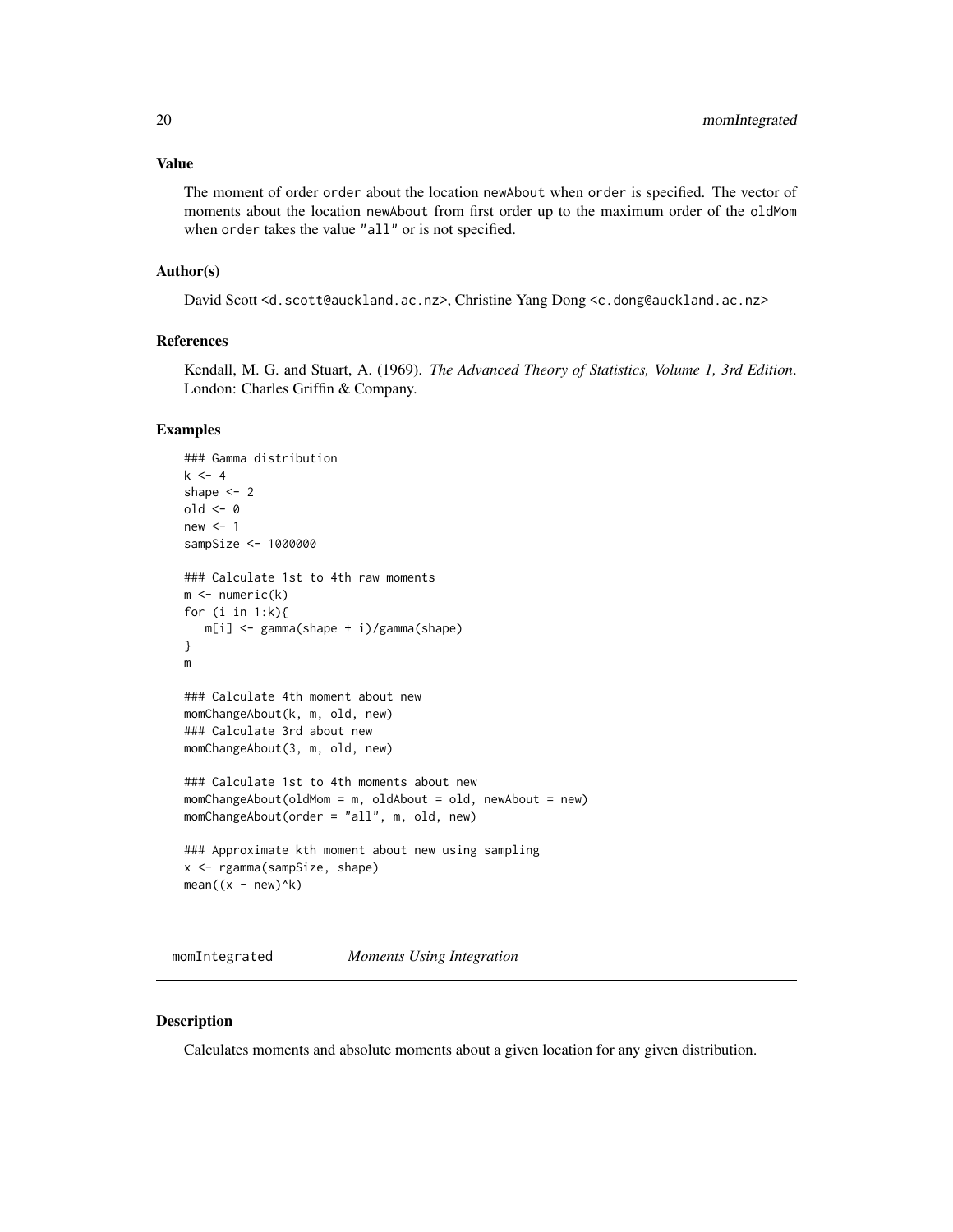# <span id="page-20-0"></span>momIntegrated 21

#### Usage

momIntegrated(densFn = "ghyp", param = NULL, order, about =  $0$ , absolute =  $FALSE, ...)$ 

# Arguments

| densFn   | Character. The name of the density function whose moments are to be calcu-<br>lated. See <b>Details</b> .                                                                                                |
|----------|----------------------------------------------------------------------------------------------------------------------------------------------------------------------------------------------------------|
| param    | Numeric. A vector giving the parameter values for the distribution specified by<br>dens Fn. If no param values are specified, then the default parameter values of<br>the distribution are used instead. |
| order    | Numeric. The order of the moment or absolute moment to be calculated.                                                                                                                                    |
| about    | Numeric. The point about which the moment is to be calculated.                                                                                                                                           |
| absolute | Logical. Whether absolute moments or ordinary moments are to be calculated.<br>Default is FALSE.                                                                                                         |
| $\cdots$ | Passes arguments to integrate. In particular, the parameters of the distribution.                                                                                                                        |

# Details

Denote the density function by f. Then if order  $=k$  and about  $=a$ , momIntegrated calculates

$$
\int_{-\infty}^{\infty} (x-a)^k f(x) dx
$$

when absolute = FALSE and

$$
\int_{-\infty}^{\infty} |x - a|^k f(x) dx
$$

when absolute = TRUE.

The name of the density function must be supplied as the characters of the root for that density (e.g. norm, ghyp).

When densFn="ghyp", densFn="hyperb", densFn="gig" or densFn = "vg", the relevant package must be loaded or an error will result.

When densFn="invgamma" or "inverse gamma" the density used is the density of the inverse gamma distribution given by

$$
f(x) = \frac{u^{\alpha}e^{-u}}{x\Gamma(\alpha)}, \quad u = \theta/x
$$

for  $x > 0$ ,  $\alpha > 0$  and  $\theta > 0$ . The parameter vector param = c(shape, rate) where shape =  $\alpha$ and rate =  $1/\theta$ . The default value for param is c(-1, 1).

# Value

The value of the integral as specified in Details.

#### Author(s)

David Scott <d.scott@auckland.ac.nz>, Christine Yang Dong <c.dong@auckland.ac.nz>, Xinxing Li <xli053@aucklanduni.ac.nz>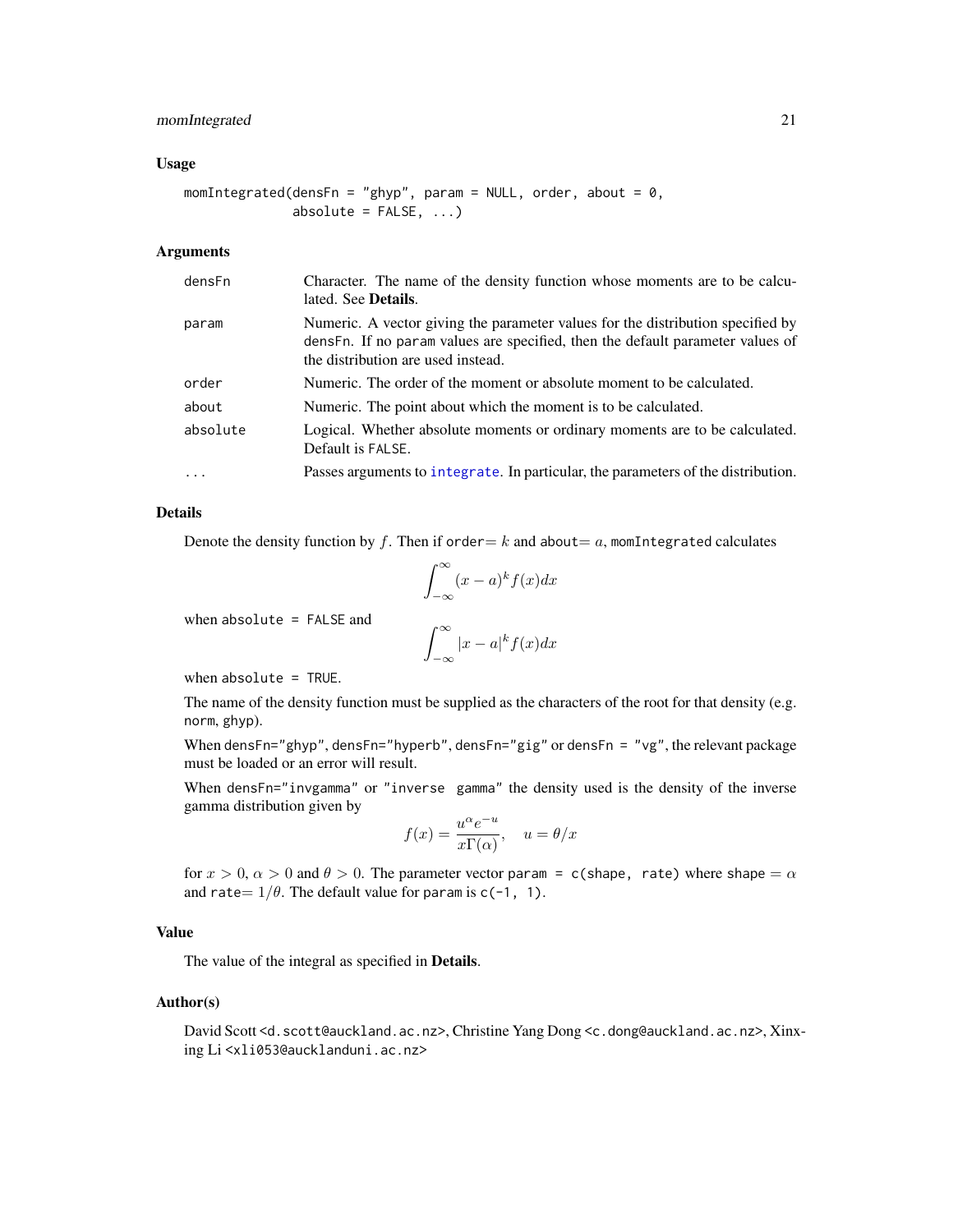22 momSE

# See Also

[dghyp](#page-0-0), [dhyperb](#page-0-0), [dgamma](#page-0-0), [dgig](#page-0-0), [VarianceGamma](#page-0-0)

#### Examples

require(GeneralizedHyperbolic) ### Calculate the mean of a generalized hyperbolic distribution ### Compare the use of integration and the formula for the mean m1 <- momIntegrated("ghyp", param =  $c(0, 1, 3, 1, 1 / 2)$ , order = 1, about = 0) m1  $g$ hypMean(param =  $c(0, 1, 3, 1, 1 / 2)$ ) ### The first moment about the mean should be zero momIntegrated("ghyp", order = 1, param =  $c(0, 1, 3, 1, 1 / 2)$ , about = m1) ### The variance can be calculated from the raw moments  $m2 < -$  momIntegrated("ghyp", order = 2, param =  $c(0, 1, 3, 1, 1 / 2)$ , about = 0) m2  $m2 - m1^2$ ### Compare with direct calculation using integration momIntegrated("ghyp", order = 2, param =  $c(0, 1, 3, 1, 1 / 2)$ , about = m1) momIntegrated("ghyp", param =  $c(0, 1, 3, 1, 1 / 2)$ , order = 2,  $about = m1)$ ### Compare with use of the formula for the variance  $g$ hypVar(param = c(0, 1, 3, 1, 1 / 2))

| ИI |
|----|
|----|

**Standard Errors of Sample Moments** 

#### Description

Calculates the approximate standard error of the sample variance, sample central third moment and sample central fourth moment.

#### Usage

 $momSE(order = 4, n, mom)$ 

#### Arguments

| order | Integer: either $2, 3$ , or 4.                                                               |
|-------|----------------------------------------------------------------------------------------------|
| n     | Integer: the sample size.                                                                    |
| mom   | Numeric: The central moments of order 1 to $2n$ of the distribution being sam-<br>pled from. |

# Details

Implements the approximate standard error given in Kendall and Stuart (1969), p.243.

<span id="page-21-0"></span>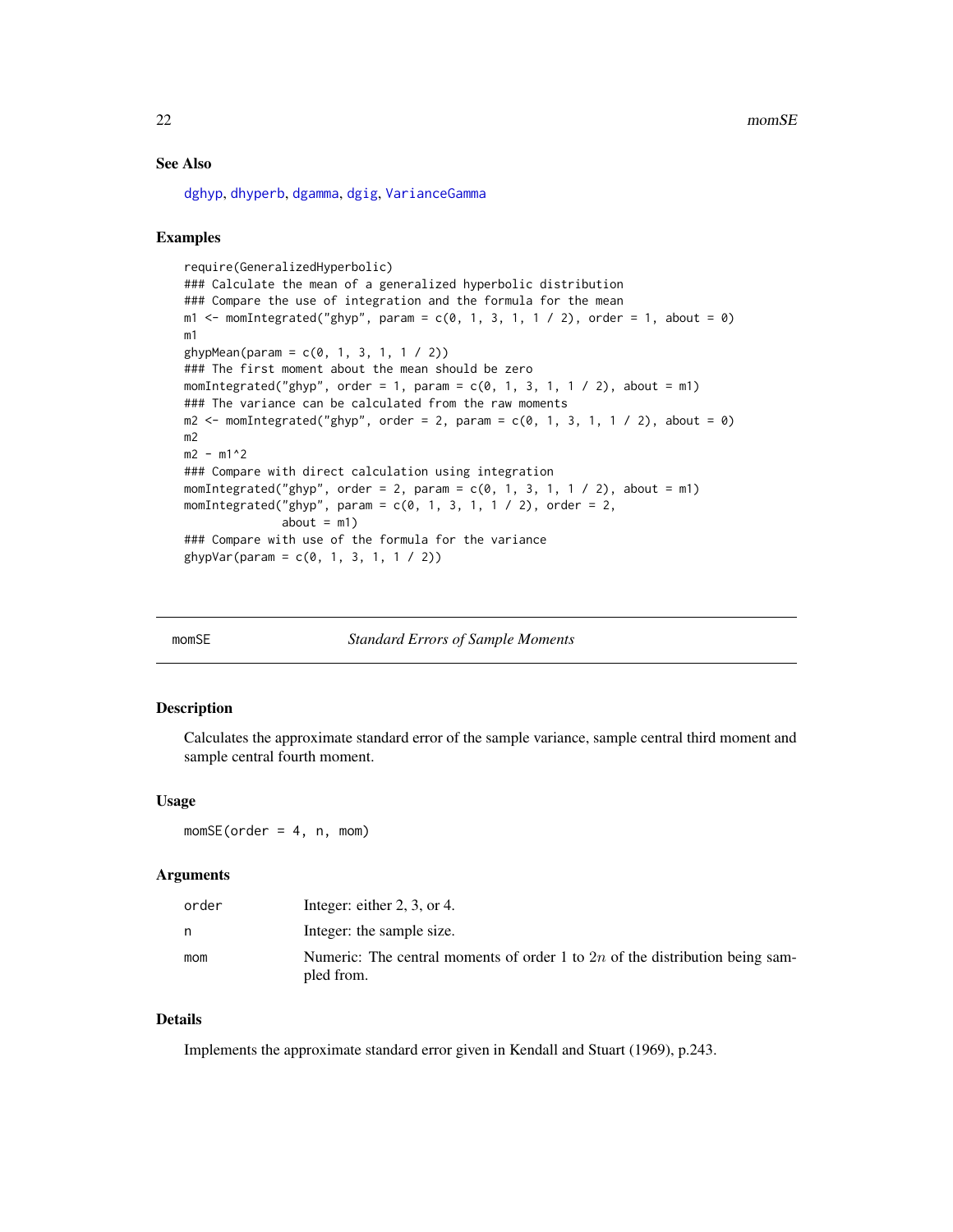#### <span id="page-22-0"></span>moranTest 23

# Value

The approximate standard error of the sample moment specified.

### Author(s)

David Scott <d.scott@auckland.ac.nz>

#### References

Kendall, M. G. and Stuart, A. (1969). *The Advanced Theory of Statistics, Volume 1, 3rd Edition*. London: Charles Griffin & Company.

#### See Also

[momChangeAbout](#page-18-1)

#### Examples

```
### Moments of the normal distribution, mean 1, variance 4
mu < -1sigma <- 2
mom <- c(0,sigma^2,0,3*sigma^4,0,15*sigma^6,0,105*sigma^8)
### standard error of sample variance
momSE(2, 100, mom[1:4])
### should be
sqrt(2*sigma^4)/10
### standard error of sample central third moment
momSE(3, 100, mom[1:6])
### should be
sqrt(6*sigma^6)/10
### standard error of sample central fourth moment
momSE(4, 100, mom)
### should be
sqrt(96*sigma^8)/10
```
moranTest *Moran's Log Spacings Test*

### Description

This function implements a goodness-of-fit test using Moran's log spacings statistic.

# Usage

```
moranTest(x, densFn, param = NULL, ...)
```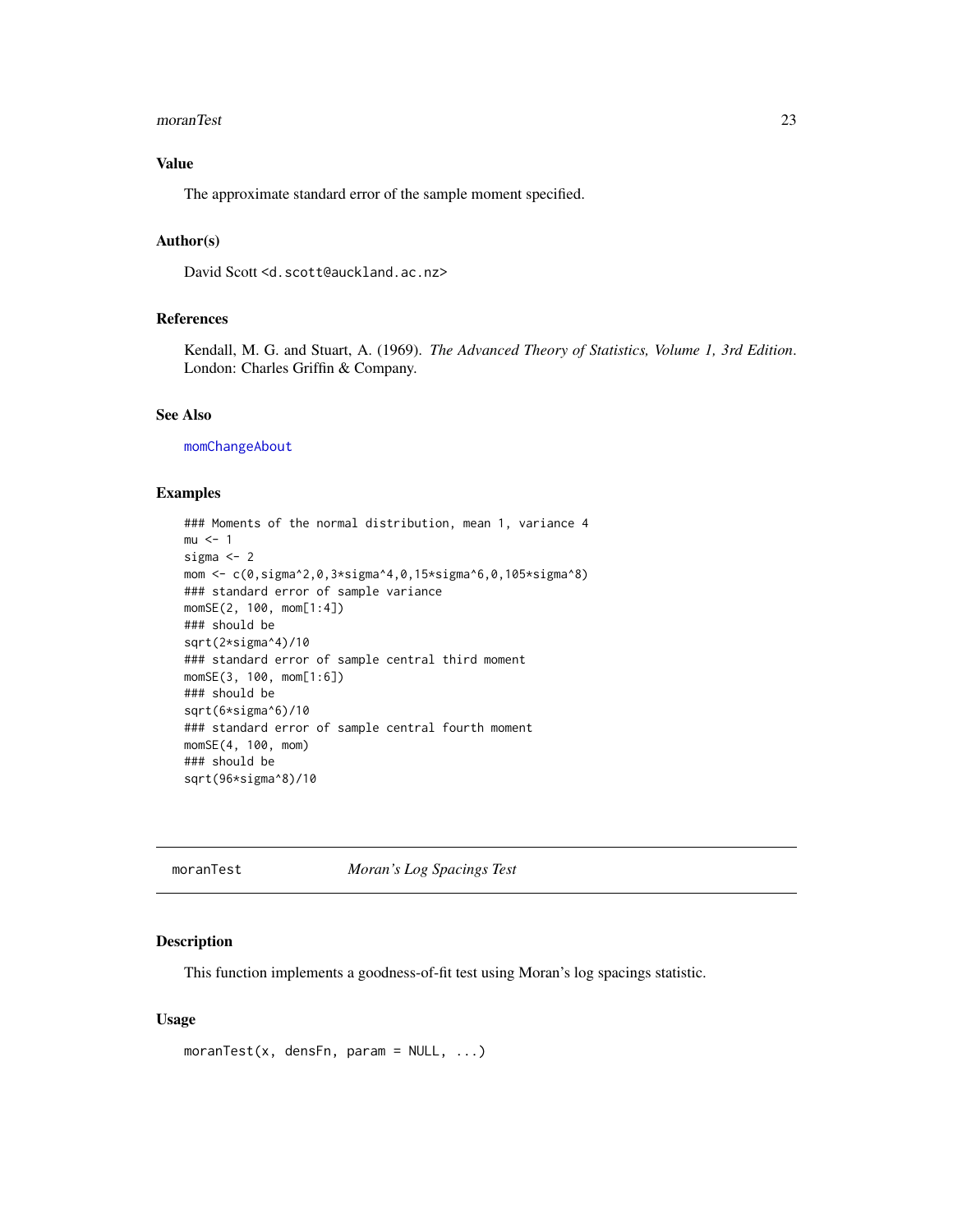#### **Arguments**

| densFn    | Character. The root name of the distribution to be tested.                                                                                                                                              |
|-----------|---------------------------------------------------------------------------------------------------------------------------------------------------------------------------------------------------------|
| X         | Numeric. Vector of data to be tested.                                                                                                                                                                   |
| param     | Numeric. A vector giving the parameter values for the distribution specified by<br>densFn. If no param values are specified, then the default parameter values of<br>the distribution are used instead. |
| $\ddotsc$ | Additional arguments to allow specification of the parameters of the distribution<br>other than specified by param.                                                                                     |

#### Details

Moran(1951) gave a statistic for testing the goodness-of-fit of a random sample of  $x$ -values to a continuous univariate distribution with cumulative distribution function  $F(x, \theta)$ , where  $\theta$  is a vector of known parameters. This function implements the Cheng and Stephens(1989) extended Moran test for unknown parameters.

The test statistic is

$$
T(\hat{\theta}) = (M(\hat{\theta}) + 1/2k - C_1)/C_2
$$

Where  $M(\hat{\theta})$ , the Moran statistic, is

$$
M(\theta) = -(log(y_1 - y_0) + log(y_2 - y_1) + ... + log(y_m - y_{m-1}))
$$

 $M(theta) = -(log(y_1-y_0)+log(y_2-y_1)+...+log(y_m-y_m-1))$ 

This test has null hypothesis:  $H_0$ : a random sample of n values of x comes from distribution  $F(x, \theta)$ , where  $\theta$  is the vector of parameters. Here  $\theta$  is expected to be the maximum likelihood estimate  $\hat{\theta}$ , an efficient estimate. The test rejects  $H_0$  at significance level  $\alpha$  if  $T(\hat{\theta}) > \chi^2_n(\alpha)$ .

# Value

| statistic | Numeric. The value of the Moran test statistic.                       |
|-----------|-----------------------------------------------------------------------|
| estimate  | Numeric. A vector of parameter estimates for the tested distribution. |
| parameter | Numeric. The degrees of freedom for the Moran statistic.              |
| p.value   | Numeric. The p-value for the test                                     |
| ٠         |                                                                       |
| data.name | Character. A character string giving the name(s) of the data.         |
| method    | Character. Type of test performed.                                    |

# Author(s)

David Scott <d.scott@auckland.ac.nz>, Xinxing Li <xli053@aucklanduni.ac.nz>

#### References

Cheng, R. C. & Stephens, M. A. (1989). A goodness-of-fit test using Moran's statistic with estimated parameters. *Biometrika*, 76, 385–92.

Moran, P. (1951). The random division of an interval—PartII. *J. Roy. Statist. Soc. B*, 13, 147–50.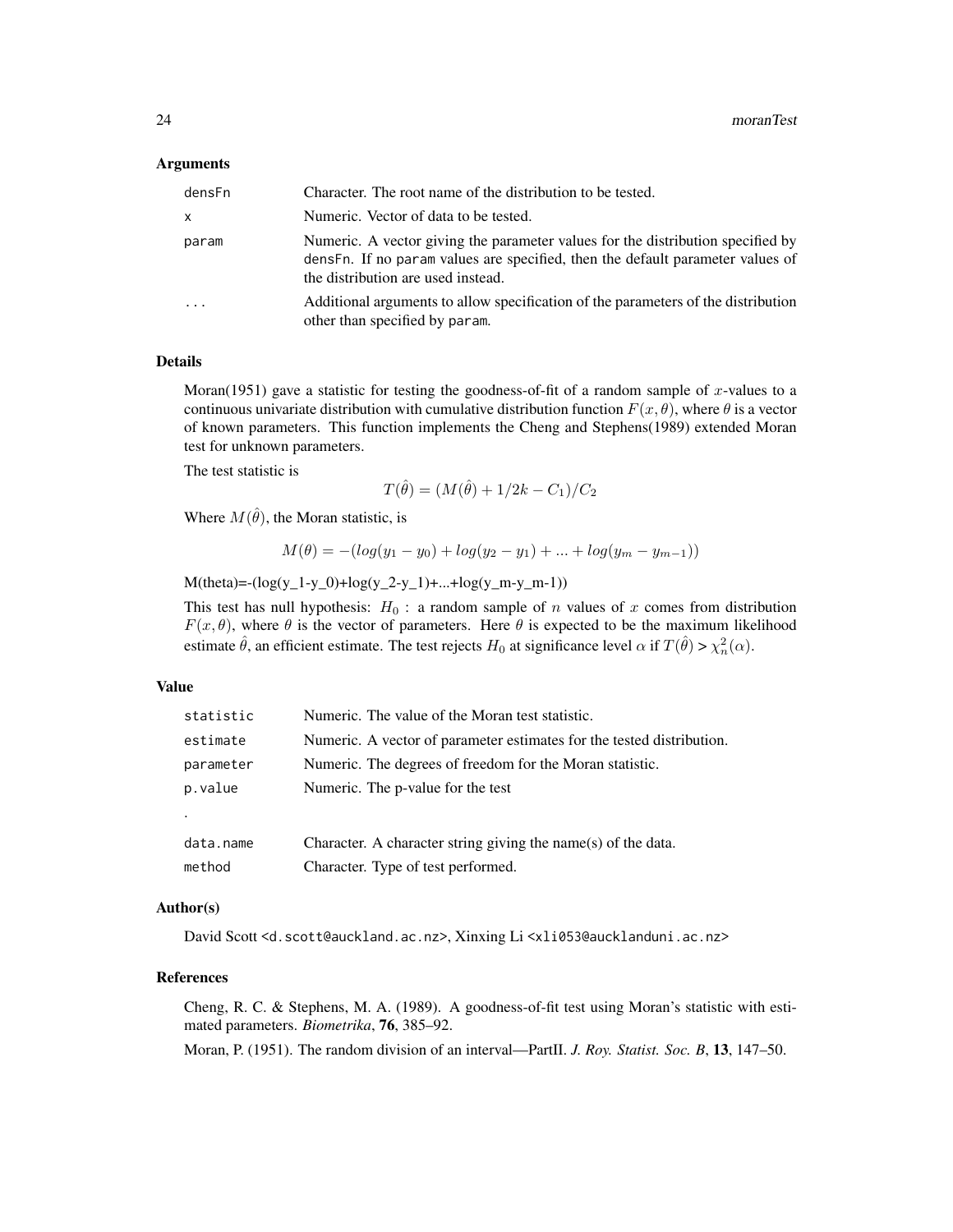#### <span id="page-24-0"></span>pDist 25

# Examples

```
### Normal Distribution
x \le rnorm(100, mean = 0, sd = 1)
muhat \leq mean(x)
sigmahat <- sqrt(var(x)*(100 - 1)/100)
result \leq moranTest(x, "norm", mean = muhat, sd = sigmahat)
result
### Exponential Distribution
y \le - rexp(200, rate = 3)
lambdahat <- 1/mean(y)
result <- moranTest(y, "exp", rate = lambdahat)
result
```
pDist *Distribution and Quantile Functions for Unimodal Distributions*

#### <span id="page-24-1"></span>Description

Given the density function of a unimodal distribution specified by the root of the density function name, returns the distribution function and quantile function of the specified distribution.

#### Usage

```
pDist(densFn = "norm", q, param = NULL, subdivisions = 100,
     lower.tail = TRUE, intTol = .Machine$double.eps^0.25,
     valueOnly = TRUE, ...)qDist(densFn = "norm", p, param = NULL,
     lower.tail = TRUE, method = "spline", nInterpol = 501,
     uniTol = .Machine$double.eps^0.25,
     subdivisions = 100, intTol = uniTol, ...)
```
# Arguments

| densFn     | Character. The name of the density function for which the distribution function<br>or quantile function is required.                                                                                      |
|------------|-----------------------------------------------------------------------------------------------------------------------------------------------------------------------------------------------------------|
| q          | Vector of quantiles.                                                                                                                                                                                      |
| p          | Vector of probabilities.                                                                                                                                                                                  |
| param      | Numeric. A vector giving the parameter values for the distribution specified by<br>dens Fn. If no param values are specified, then the default parameter values of<br>each distribution are used instead. |
| method     | Character. If "spline" quantiles are found from a spline approximation to the<br>distribution function. If "integrate", the distribution function used is always<br>obtained by integration.              |
| lower.tail | Logical. If lower, $tail = TRUE$ , the cumulative density is taken from the lower<br>tail.                                                                                                                |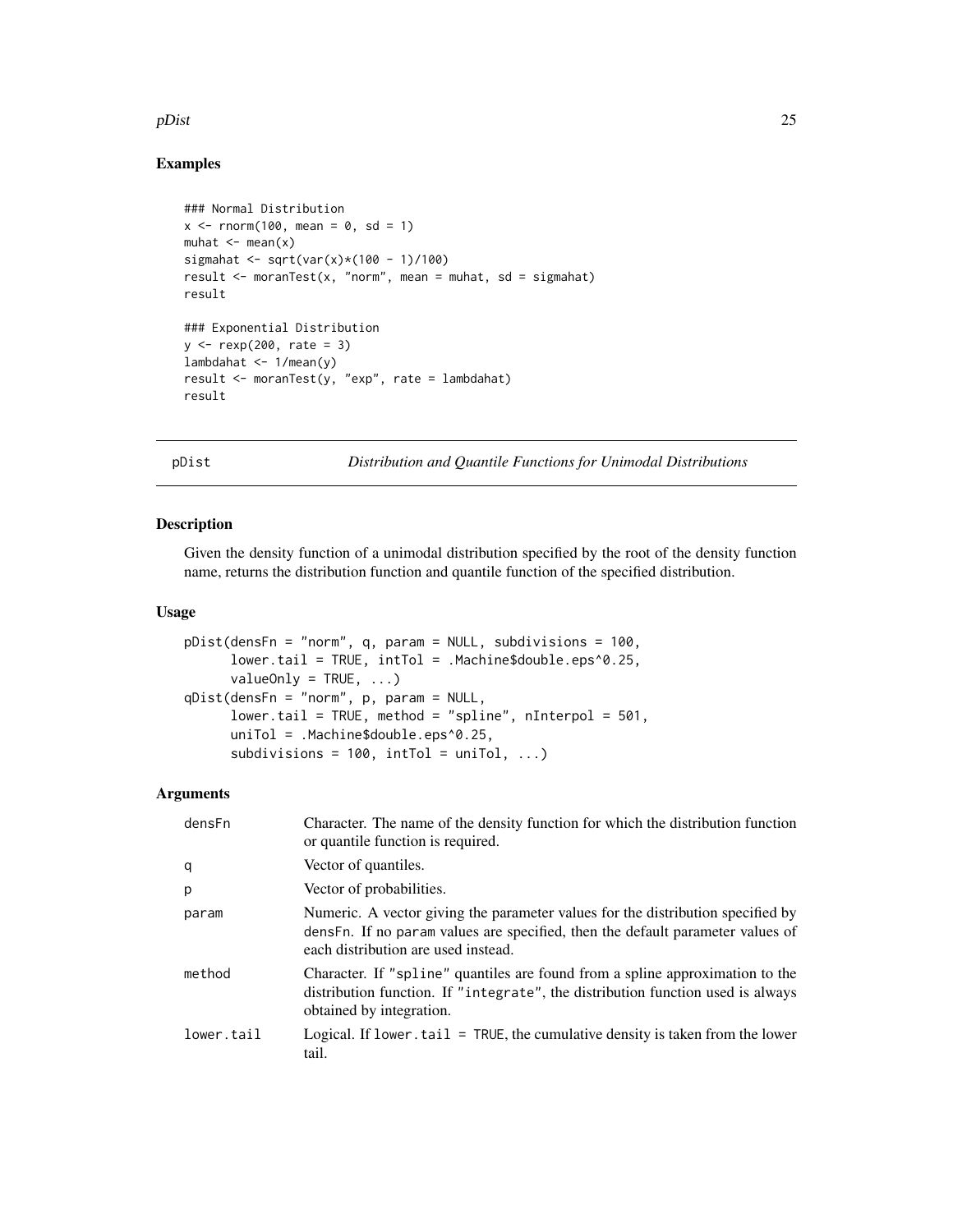<span id="page-25-0"></span>

| subdivisions | The maximum number of subdivisions used to integrate the density and deter-<br>mine the accuracy of the distribution function calculation.                                                             |
|--------------|--------------------------------------------------------------------------------------------------------------------------------------------------------------------------------------------------------|
| intTol       | Value of rel. tol and hence abs. tol in calls to integrate. See integrate.                                                                                                                             |
| valueOnly    | Logical. If value Only $=$ TRUE calls to pDist only return the value obtained for<br>the integral. If value Only = FALSE an estimate of the accuracy of the numerical<br>integration is also returned. |
| nInterpol    | Number of points used in qDist for cubic spline interpolation of the distribution<br>function.                                                                                                         |
| uniTol       | Value of tol in calls to uniroot. See uniroot.                                                                                                                                                         |
| $\cdot$      | Passes additional arguments to integrate, distMode or distCalcRange. In<br>particular, the parameters of the distribution.                                                                             |

#### Details

The name of the unimodal density function must be supplied as the characters of the root for that density (e.g. norm, ghyp).

pDist uses the function [integrate](#page-0-0) to numerically integrate the density function specified. The integration is from  $\text{-}$ Inf to x if x is to the left of the mode, and from x to Inf if x is to the right of the mode. The probability calculated this way is subtracted from 1 if required. Integration in this manner appears to make calculation of the quantile function more stable in extreme cases.

qDist provides two methods to calculate quantiles both of which use uniroot to find the value of  $x$ for which a given q is equal to  $F(x)$  where  $F(.)$  denotes the distribution function. The difference is in how the numerical approximation to  $F$  is obtained. The more accurate method, which is specified as "integrate", is to calculate the value of  $F(x)$  whenever it is required using a call to pDist. It is clear that the time required for this approach is roughly linear in the number of quantiles being calculated. The alternative (and default) method is that for the major part of the distribution a spline approximation to  $F(x)$  is calculated and quantiles found using uniroot with this approximation. For extreme values of some heavy-tailed distributions (where the tail probability is less than  $10<sup>(</sup> -$ 7)), the integration method is still used even when the method specified as "spline".

If accurate probabilities or quantiles are required, tolerances (intTol and uniTol) should be set to small values, i.e  $10^{-10}$  or  $10^{-12}$  with method = "integrate". Generally then accuracy might be expected to be at least  $10^{-9}$ . If the default values of the functions are used, accuracy can only be expected to be around  $10^{-4}$ . Note that on 32-bit systems . Machine\$double . eps^0.25 = 0.0001220703 is a typical value.

#### Value

pDist gives the distribution function, qDist gives the quantile function.

An estimate of the accuracy of the approximation to the distribution function can be found by setting valueOnly = FALSE in the call to pDist which returns a list with components value and error.

#### Author(s)

David Scott <d.scott@auckland.ac.nz> Joyce Li <xli053@aucklanduni.ac.nz>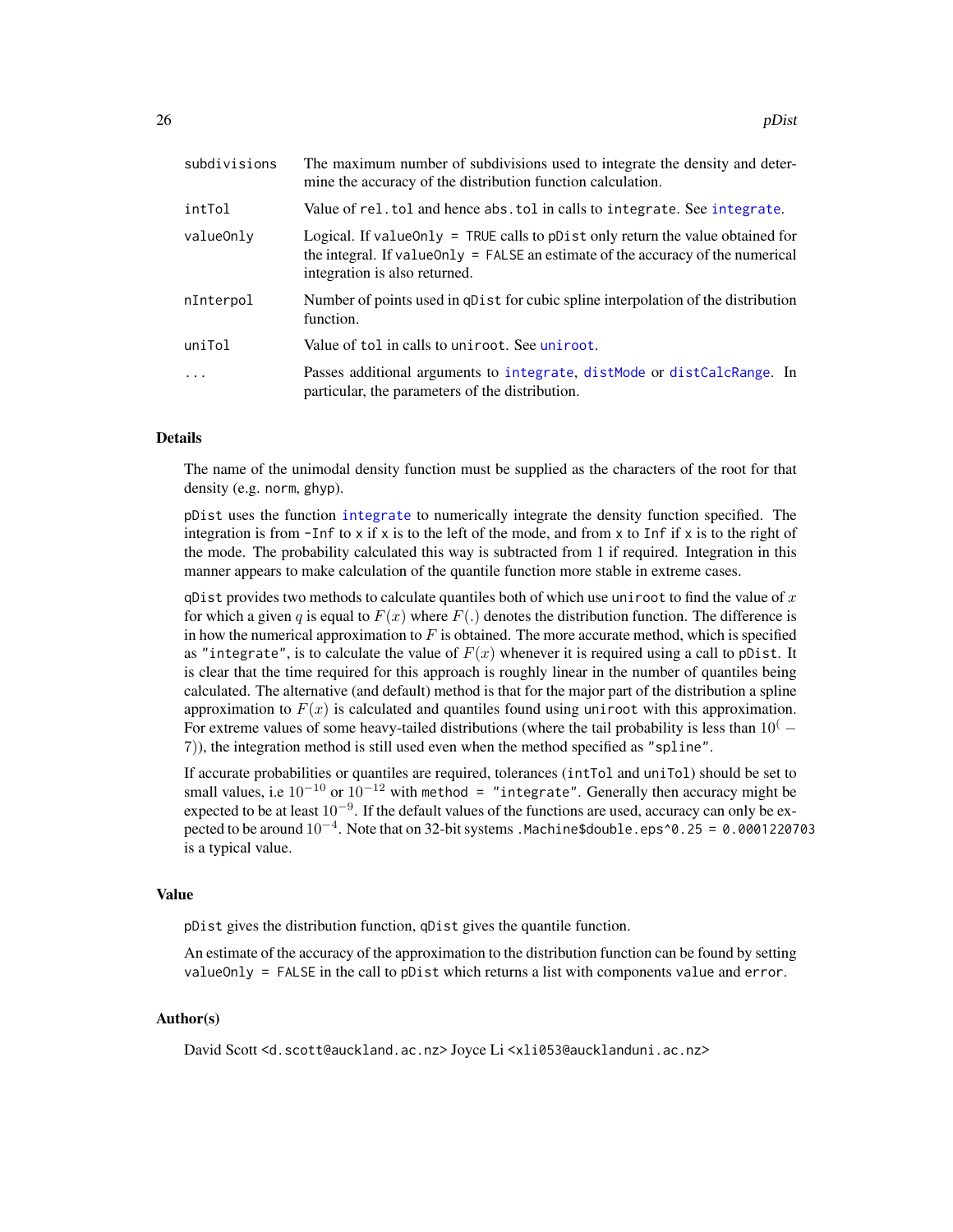# <span id="page-26-0"></span>safeIntegrate 27

#### Examples

```
pDist("norm", q = 2, mean = 1, sd = 1)pDist("t", q = 0.5, df = 4)require(GeneralizedHyperbolic)
pDist("ghyp", q = 0.1)require(SkewHyperbolic)
qDist("skewhyp", p = 0.4, param = c(0, 1, 0, 10))qDist("t", p = 0.2, df = 4)
```
safeIntegrate *Safe Integration of One-Dimensional Functions*

#### **Description**

Adaptive quadrature of functions of one variable over a finite or infinite interval.

#### Usage

safeIntegrate(f, lower, upper, subdivisions=100, rel.tol = .Machine\$double.eps^0.25, abs.tol = rel.tol, stop.on.error = TRUE, keep.xy = FALSE, aux =  $NULL, ...)$ 

# Arguments

| $\mathbf{f}$  | An R function taking a numeric first argument and returning a numeric vector<br>of the same length. Returning a non-finite element will generate an error. |
|---------------|------------------------------------------------------------------------------------------------------------------------------------------------------------|
| lower, upper  | The limits of integration. Can be infinite.                                                                                                                |
| subdivisions  | The maximum number of subintervals.                                                                                                                        |
| rel.tol       | Relative accuracy requested.                                                                                                                               |
| abs.tol       | Absolute accuracy requested.                                                                                                                               |
| stop.on.error | Logical. If true (the default) an error stops the function. If false some errors will<br>give a result with a warning in the message component.            |
| keep.xy       | Unused. For compatibility with S.                                                                                                                          |
| aux           | Unused. For compatibility with S.                                                                                                                          |
| $\cdot$       | Additional arguments to be passed to f. Remember to use argument names not<br>matching those of safeIntegrate(.)!                                          |

# Details

This function is just a wrapper around [integrate](#page-0-0) to check for equality of upper and lower. A check is made using  $all$ . equal. When numerical equality is detected, if lower (and hence upper) is infinite, the value of the integral and the absolute error are both set to 0. When lower is finite, the value of the integral is set to 0, and the absolute error to the average of the function values at upper and lower times the difference between upper and lower.

When upper and lower are determined to be different, the result is exactly as given by [integrate](#page-0-0).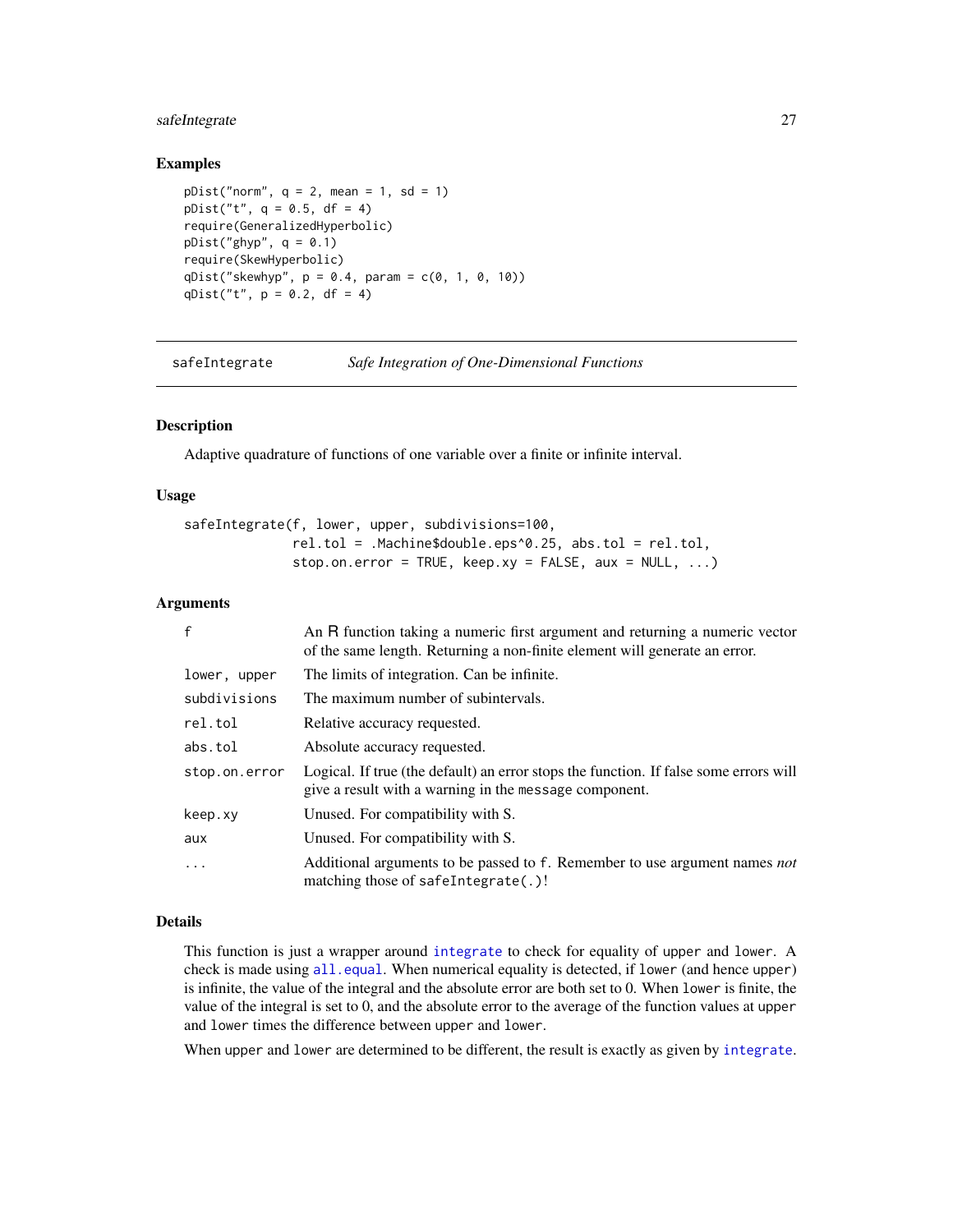# <span id="page-27-0"></span>Value

A list of class "integrate" with components:

| value        | The final estimate of the integral.                             |
|--------------|-----------------------------------------------------------------|
| abs.error    | Estimate of the modulus of the absolute error.                  |
| subdivisions | The number of subintervals produced in the subdivision process. |
| message      | "OK" or a character string giving the error message.            |
| call         | The matched call.                                               |

# See Also

The function [integrate](#page-0-0) and [all.equal](#page-0-0).

### Examples

```
integrate(dnorm, -1.96, 1.96)
safeIntegrate(dnorm, -1.96, 1.96) # Same as for integrate()
integrate(dnorm, -Inf, Inf)
safeIntegrate(dnorm, -Inf, Inf) # Same as for integrate()
integrate(dnorm, 1.96, 1.96) # OK here but can give an error
safeIntegrate(dnorm, 1.96, 1.96)
integrate(dnorm, -Inf, -Inf)
safeIntegrate(dnorm, -Inf, -Inf) # Avoids nonsense answer
integrate(dnorm, Inf, Inf)
safeIntegrate(dnorm, Inf, Inf) # Avoids nonsense answer
```
Sample Moments *Sample Skewness and Kurtosis*

# Description

Computes the sample skewness and sample kurtosis.

# Usage

```
skewness(x, na.rm = FALSE)
kurtosis(x, na.rm = FALSE)
```
#### Arguments

| X     | A numeric vector containing the values whose skewness or kurtosis is to be<br>computed.               |
|-------|-------------------------------------------------------------------------------------------------------|
| na.rm | A logical value indicating whether NA values should be stripped before the com-<br>putation proceeds. |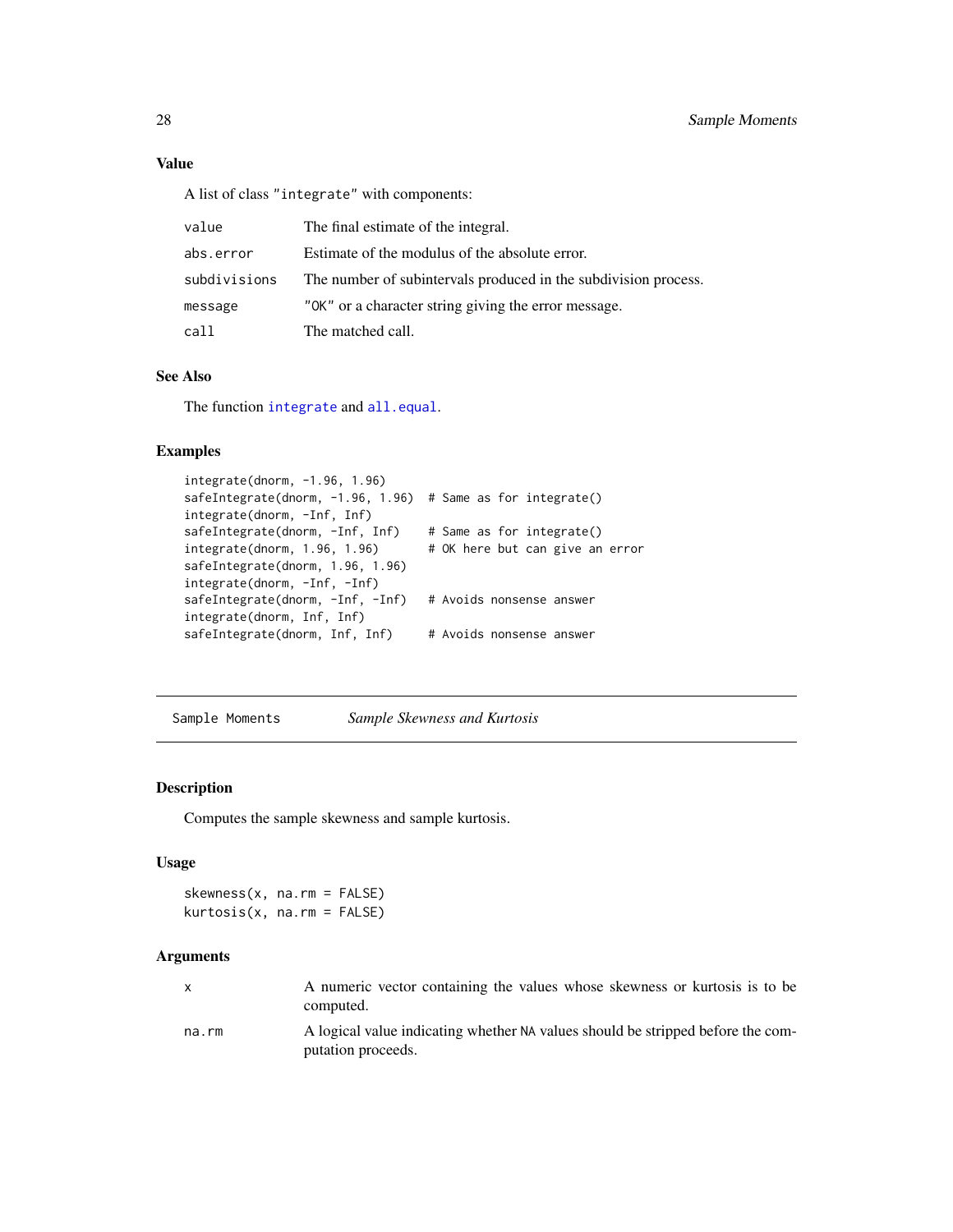<span id="page-28-0"></span>tailPlot 29

# Details

If  $N = \text{length}(x)$ , then the skewness of x is defined as

$$
N^{-1}\mathrm{sd}(x)^{-3}\sum_{i}(x_i - \mathrm{mean}(x))^3.
$$

If  $N = \text{length}(x)$ , then the kurtosis of x is defined as

$$
N^{-1}\mathrm{sd}(x)^{-4}\sum_{i}(x_i - \mathrm{mean}(x))^4 - 3.
$$

# Value

The skewness or kurtosis of x.

#### Note

These functions and the description of them are taken from the package e1071. They are included to avoid having to require an additional package.

#### Author(s)

Evgenia Dimitriadou, Kurt Hornik, Friedrich Leisch, David Meyer, and Andreas Weingessel

#### Examples

 $x < -$  rnorm(100) skewness(x) kurtosis(x)

tailPlot *Tail Plot Functions*

#### Description

Create a left or right tail plot of a data set using tailPlot. Add a line for any distribution with parameters given by an argument named param, using tailPlotLine. Add normal, t, or gamma distribution lines to the plot using normTailPlotLine, tTailPlotLine, or gammaTailPlotLine

#### Usage

```
tailPlot(x, log = "y", side = c("right", "left"), main = NULL,
        xlab = NULL, ylab = NULL, ...)tailPlotLine(x, distrFn, param = NULL, side = c("right", "left"), ...)
normTailPlotLine(x, mean = 0, sd = 1, side = c("right", "left"), ...)
tTailPlotLine(x, df = Inf, side = c("right", "left"), ...)
gammaTailPlotLine(x, shape = 1, rate = 1, scale = 1/rate,
                  side = c("right", "left"), ...)
```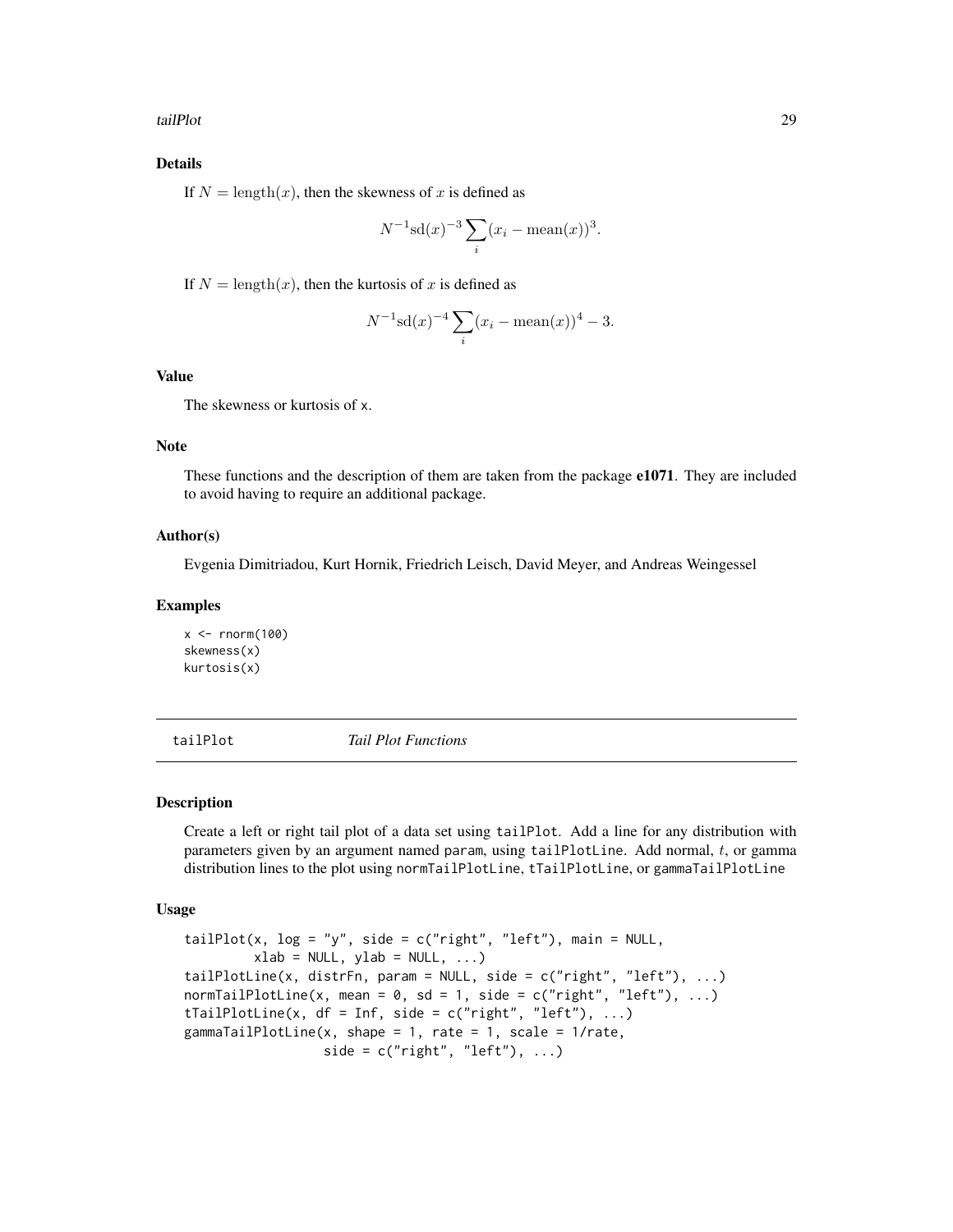#### <span id="page-29-0"></span>Arguments

| X        | A vector of values for which the tail plot is to be drawn.                                                                                                                       |
|----------|----------------------------------------------------------------------------------------------------------------------------------------------------------------------------------|
| log      | A character string which contains " $x$ " if the x-axis is to be logarithmic, " $y$ " if the<br>y-axis is to be logarithmic and "xy" or "yx" if both axes are to be logarithmic. |
| side     | Character. "right" (the default) for a tail plot of the right-hand tail, "left" for<br>a tail plot of the left-hand tail.                                                        |
| main     | A main title for the plot.                                                                                                                                                       |
| xlab     | A label for the x axis, defaults to NULL.                                                                                                                                        |
| ylab     | A label for the y axis, defaults to NULL.                                                                                                                                        |
| distrFn  | Character. The name of the distribution function to be to be added to the tail<br>plot.                                                                                          |
| param    | Vector specifying the parameters of the distribution, defaults to NULL.                                                                                                          |
| mean     | The mean of the normal distribution.                                                                                                                                             |
| sd       | The standard deviation of the normal distribution. Must be positive.                                                                                                             |
| df       | The degrees of freedom of the <i>t</i> -distribution, $(0, \text{may be non-integer})$ . De-<br>faults to Inf, corresponding to the standard normal distribution.                |
| shape    | The shape parameter of the gamma distribution. Must be positive.                                                                                                                 |
| scale    | The scale parameter of the gamma distribution. Must be strictly positive, scale<br>strictly.                                                                                     |
| rate     | The rate parameter of the gamma distribution. An alternative way to specify the<br>scale.                                                                                        |
| $\cdots$ | Other graphical parameters (see par.                                                                                                                                             |

#### Details

tailPlot draws either a left-hand or right-hand tail plot of the data x. See for example Resnick (2007), p.105. The left-hand tail plot plots the empirical distribution of the data against the order statistics, for order statistic values below the median. The right-hand tail plot plots one minus the empirical distribution of the data against the order statistics, for order statistic values above the median. The default is for the y-axis to be plotted on a log scale.

tailPlotLine adds a line for the specified distribution to an already drawn tail plot. The distribution can be any distribution which has default parameters, but if parameters need to be supplied the distribution must have an argument param which specifies the parameters. This is the case for all distributions in the form recommended in Scott *et al* (2009) and includes distributions from the packages GeneralizedHyperbolic, SkewHyperbolic, VarianceGamma and NormalLaplace (which is on R-Forge).

normTailPlotLine,tTailPlotLine and gammaTailPlotLine add the corresponding line derived respectively from the given normal,  $t$ , or gamma distribution to an already drawn tail plot.

# Value

Returns NULL invisibly.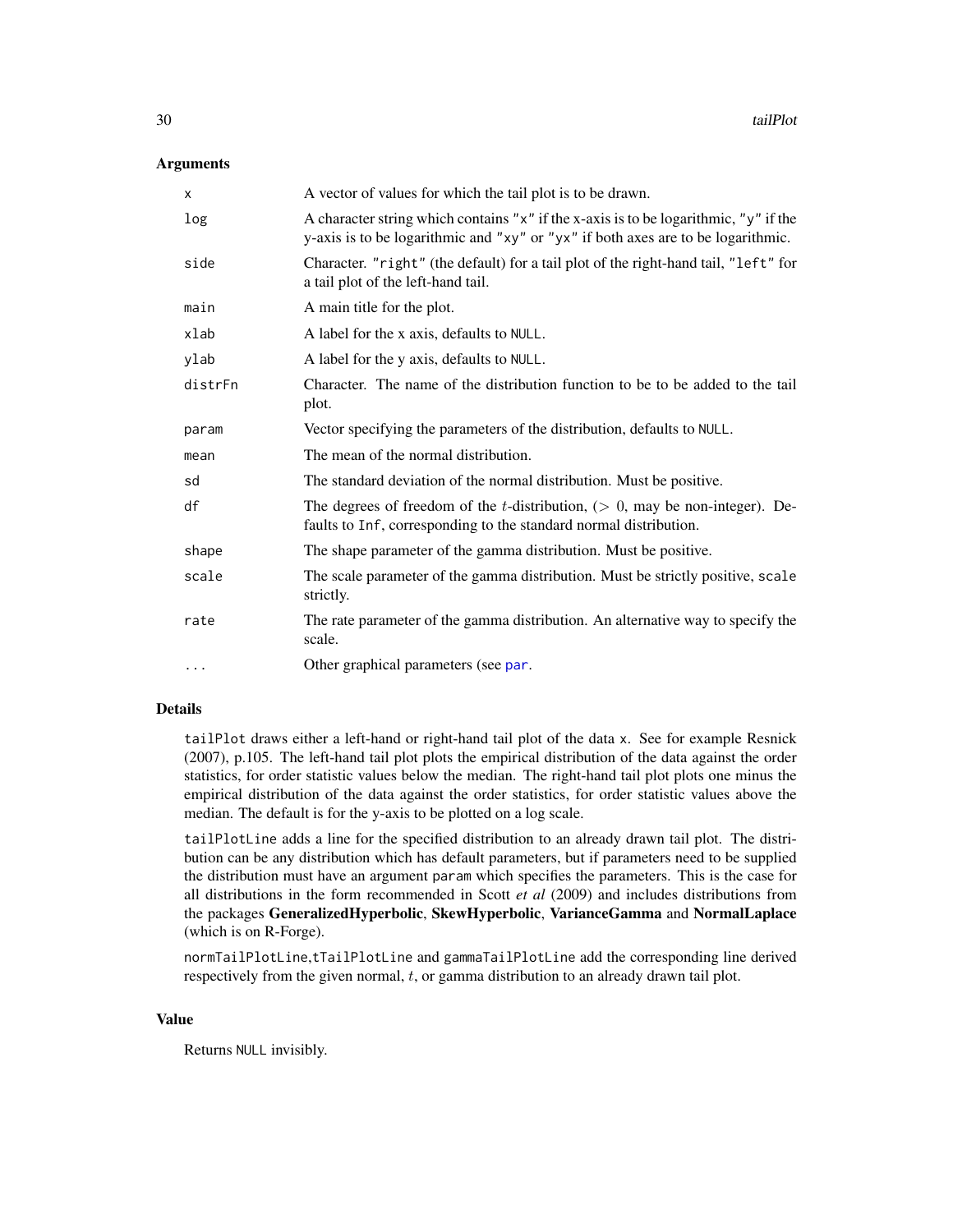#### tailPlot 31

#### Author(s)

David Scott <d.scott@auckland.ac.nz>

#### References

Aas, Kjersti and Hobæk Haff, Ingrid (2006) The generalised hyperbolic skew Student's t-distribution. *Journal of Financial Econometrics*, 4, 275–309.

Resnick, S. (2007) *Heavy-Tail Phenomena*, New York: Springer.

Scott, David J. and Würtz, Diethelm and Dong, Christine (2009) Software for Distributions in R. UseR: The R User Conference 2009 [https://www.r-project.org/conferences/useR-2009/](https://www.r-project.org/conferences/useR-2009/slides/Scott+Wuertz+Dong.pdf) [slides/Scott+Wuertz+Dong.pdf](https://www.r-project.org/conferences/useR-2009/slides/Scott+Wuertz+Dong.pdf)

# Examples

```
### Draw tail plot of some data
x <- rnorm(100, 1, 2)
tailPlot(x)
### Add normal distribution line
normalPlotline(x, mean = 1, sd = 2)### Add t distribution line
tTailPlotLine(x, df = 5, lty = 2)
### Use fitted values
normTailPlotLine(x, mean = mean(x), sd = sd(x), lty = 3)
### Gamma distribution
x \leq - \text{rgamma}(100, \text{ shape} = 1, \text{ scale} = 1)tailPlot(x)
### Add gamma distribution line
gammaTailPlotLine(x, shape = 1, scale = 1)
### Left tail example
tailPlot(x, side = "l")### Add gamma distribution line
gammaTailPlotLine(x, shape = 1, scale = 1, side = "1")
### Log scale on both axes
tailPlot(x, side = "1", log = "xy")
### Add gamma distribution line
gammaTailPlotLine(x, shape = 1, scale = 1, side = "1")
### Add line from a standard distribution with default parameters
x \leq -\text{rlnorm}(100)tailPlot(x)
tailPlotLine(x, distrFn = "lnorm")
### Add line from a distribution with 'param' argument
require(VarianceGamma)
param <- c(0,0.5,0,0.5)
x \leftarrow ryg(100, param = param)tailPlot(x)
```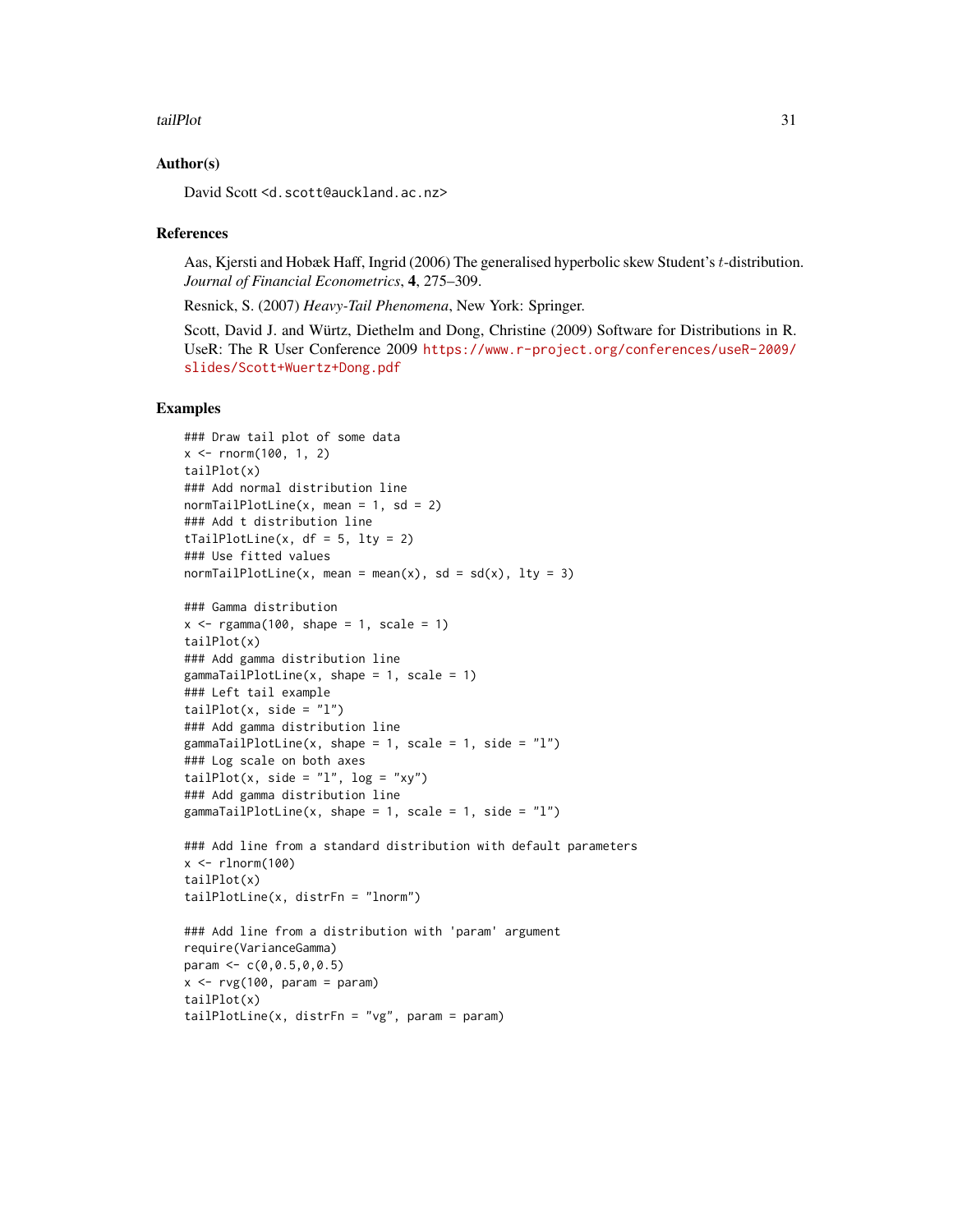<span id="page-31-0"></span>

# Description

Calculates an approximation to the Hessian of a function. Used for obtaining an approximation to the information matrix for maximum likelihood estimation.

### Usage

tsHessian(param, fun, ...)

#### Arguments

| param    | Numeric. The Hessian is to be evaluated at this point.                          |
|----------|---------------------------------------------------------------------------------|
| fun      | A function of the parameters specified by param, and possibly other parameters. |
| $\cdots$ | Values of other parameters of the function fun if required.                     |

# Details

As a typical statistical application, the function fun is the log-likelihood function, param specifies the maximum likelihood estimates of the parameters of the distribution, and the data constitutes the other parameter values required for determination of the log-likelihood function.

# Value

The approximate Hessian matrix of the function fun where differentiation is with respect to the vector of parameters param at the point given by the vector param.

#### Note

This code was borrowed from the fBasics function, in the file 'utils-hessian.R' with slight modification. This was in turn borrowed from Kevin Sheppard's Matlab garch toolbox as implemented by Alexios Ghalanos in his rgarch package.

#### Author(s)

David Scott <d.scott@auckland.ac.nz>, Christine Yang Dong <c.dong@auckland.ac.nz>

#### See Also

hyperbHessian and summary.hyperbFit in GeneralizedHyperbolic.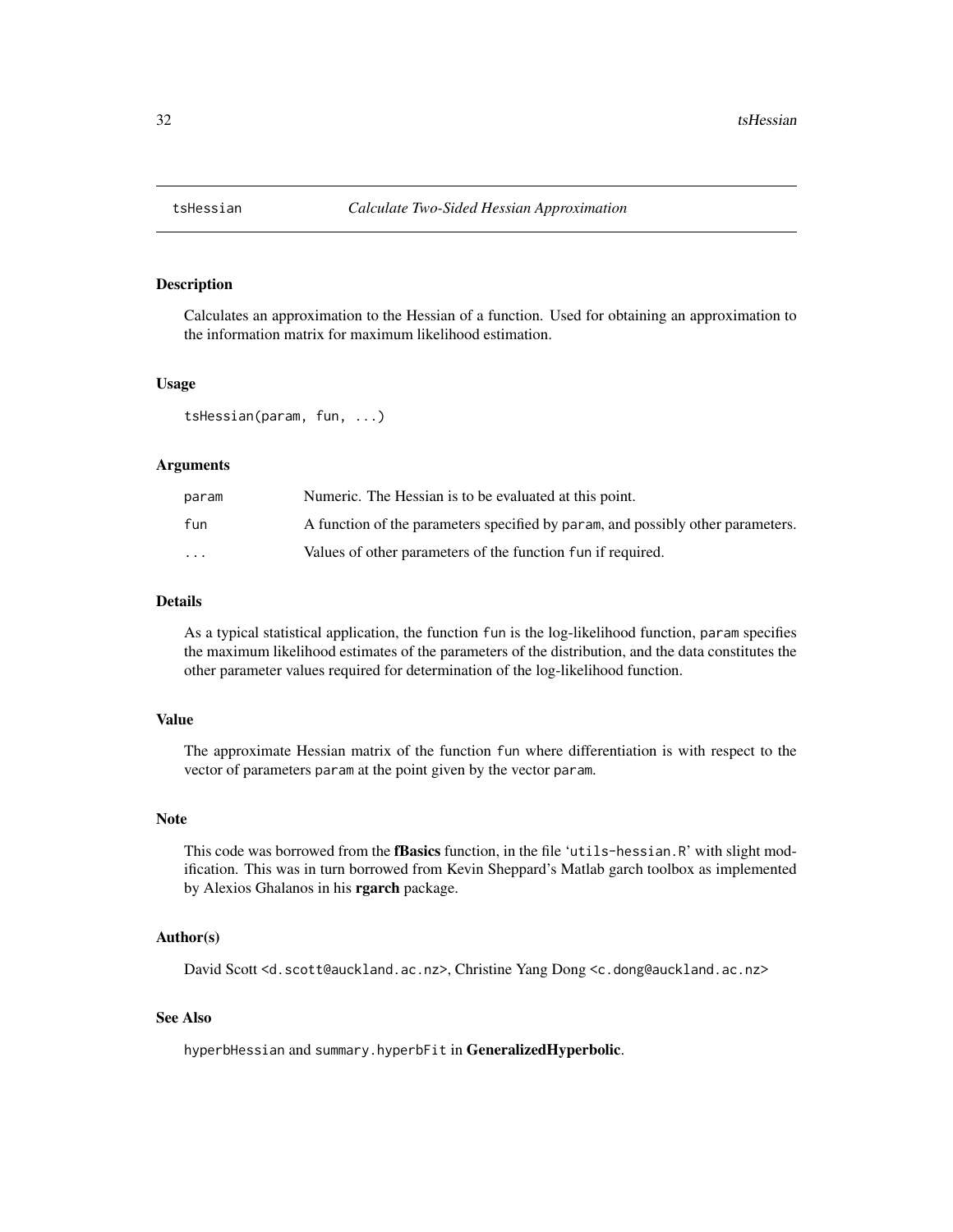#### tsHessian 33

# Examples

```
### Consider Hessian of log(1 + x + 2y)
### Example from Lang: A Second Course in Calculus, p.74
fun <- function(param){
 x \leq -\text{param}[1]y \leq -\text{param}[2]return(log(1 + x + 2*y))}
### True value of Hessian at (0,0)
trueHessian <- matrix( c(-1,-2,
                          -2, -4), byrow = 2, nrow = 2)
trueHessian
### Value from tsHessian
approxHessian \leq tsHessian(c(0,0), fun = fun)
approxHessian
maxDiff <- max(abs(trueHessian - approxHessian))
### Should be approximately 0.045
maxDiff
```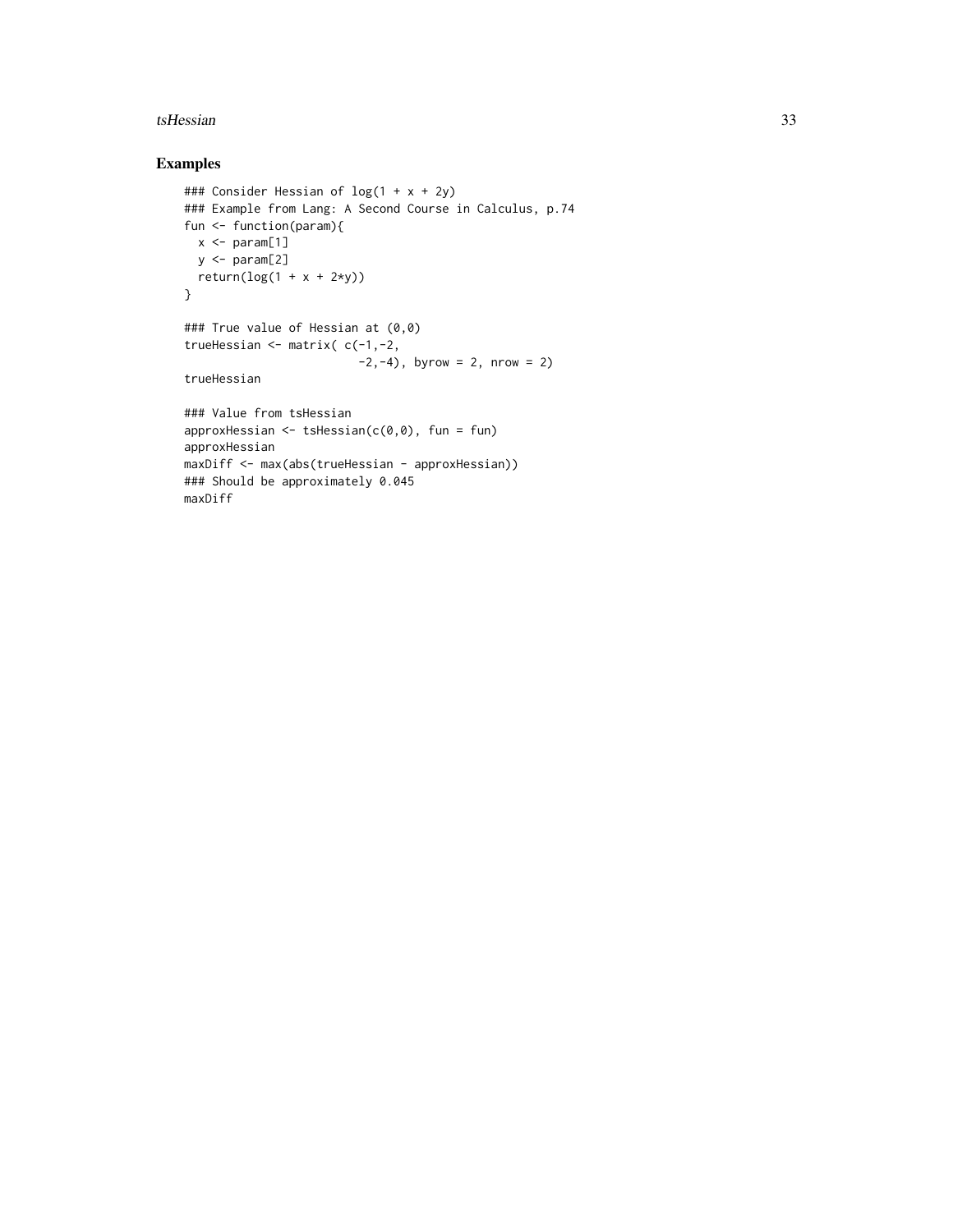# <span id="page-33-0"></span>**Index**

∗Topic classes is.wholenumber, [16](#page-15-0) ∗Topic distribution distCalcRange, [4](#page-3-0) distIneqMassart, [5](#page-4-0) distIneqMassartPlot, [7](#page-6-0) distMode, [8](#page-7-0) distStepSize, [9](#page-8-0) incompleteBesselK, [10](#page-9-0) integrateDens, [13](#page-12-0) inversionTests, [14](#page-13-0) logHist, [17](#page-16-0) momChangeAbout, [19](#page-18-0) momIntegrated, [20](#page-19-0) momSE, [22](#page-21-0) moranTest, [23](#page-22-0) pDist, [25](#page-24-0) tailPlot, [29](#page-28-0) ∗Topic hplot logHist, [17](#page-16-0) ∗Topic math Bessel K Ratio, [3](#page-2-0) incompleteBesselK, [10](#page-9-0) safeIntegrate, [27](#page-26-0) tsHessian, [32](#page-31-0) ∗Topic package DistributionUtils-package, [2](#page-1-0) ∗Topic univariate distIneqMassart, [5](#page-4-0) inversionTests, [14](#page-13-0) moranTest, [23](#page-22-0) ∗Topic univar distCalcRange, [4](#page-3-0) distIneqMassartPlot, [7](#page-6-0) distMode, [8](#page-7-0) distStepSize, [9](#page-8-0) integrateDens, [13](#page-12-0) momChangeAbout, [19](#page-18-0) momIntegrated, [20](#page-19-0)

momSE, [22](#page-21-0) pDist, [25](#page-24-0) Sample Moments, [28](#page-27-0) tailPlot, [29](#page-28-0) ∗Topic utilities safeIntegrate, [27](#page-26-0) all.equal, *[27,](#page-26-0) [28](#page-27-0)* Bessel K Ratio, [3](#page-2-0) besselK, *[3,](#page-2-0) [4](#page-3-0)*, *[12](#page-11-0)* besselRatio *(*Bessel K Ratio*)*, [3](#page-2-0) combinatorial *(*incompleteBesselK*)*, [10](#page-9-0) dgamma, *[22](#page-21-0)* dghyp, *[22](#page-21-0)* dgig, *[22](#page-21-0)* dhyperb, *[22](#page-21-0)* distCalcRange, [4,](#page-3-0) *[10](#page-9-0)*, *[26](#page-25-0)* distIneqMassart, [5](#page-4-0) distIneqMassartPlot, [7](#page-6-0) distMode, [8,](#page-7-0) *[26](#page-25-0)* DistributionUtils *(*DistributionUtils-package*)*, [2](#page-1-0) DistributionUtils-package, [2](#page-1-0) distStepSize, *[9](#page-8-0)*, [9](#page-8-0) gammaTailPlotLine *(*tailPlot*)*, [29](#page-28-0) GDENOM *(*incompleteBesselK*)*, [10](#page-9-0) GeneralizedHyperbolicDistribution, *[3](#page-2-0)* gigMom, *[4](#page-3-0)* GNUM *(*incompleteBesselK*)*, [10](#page-9-0) hist, *[18](#page-17-0)* hist.default, *[18](#page-17-0)* incompleteBesselK, [10](#page-9-0) incompleteBesselKR *(*incompleteBesselK*)*, [10](#page-9-0)

integrate, *[13,](#page-12-0) [14](#page-13-0)*, *[21](#page-20-0)*, *[26](#page-25-0)[–28](#page-27-0)*